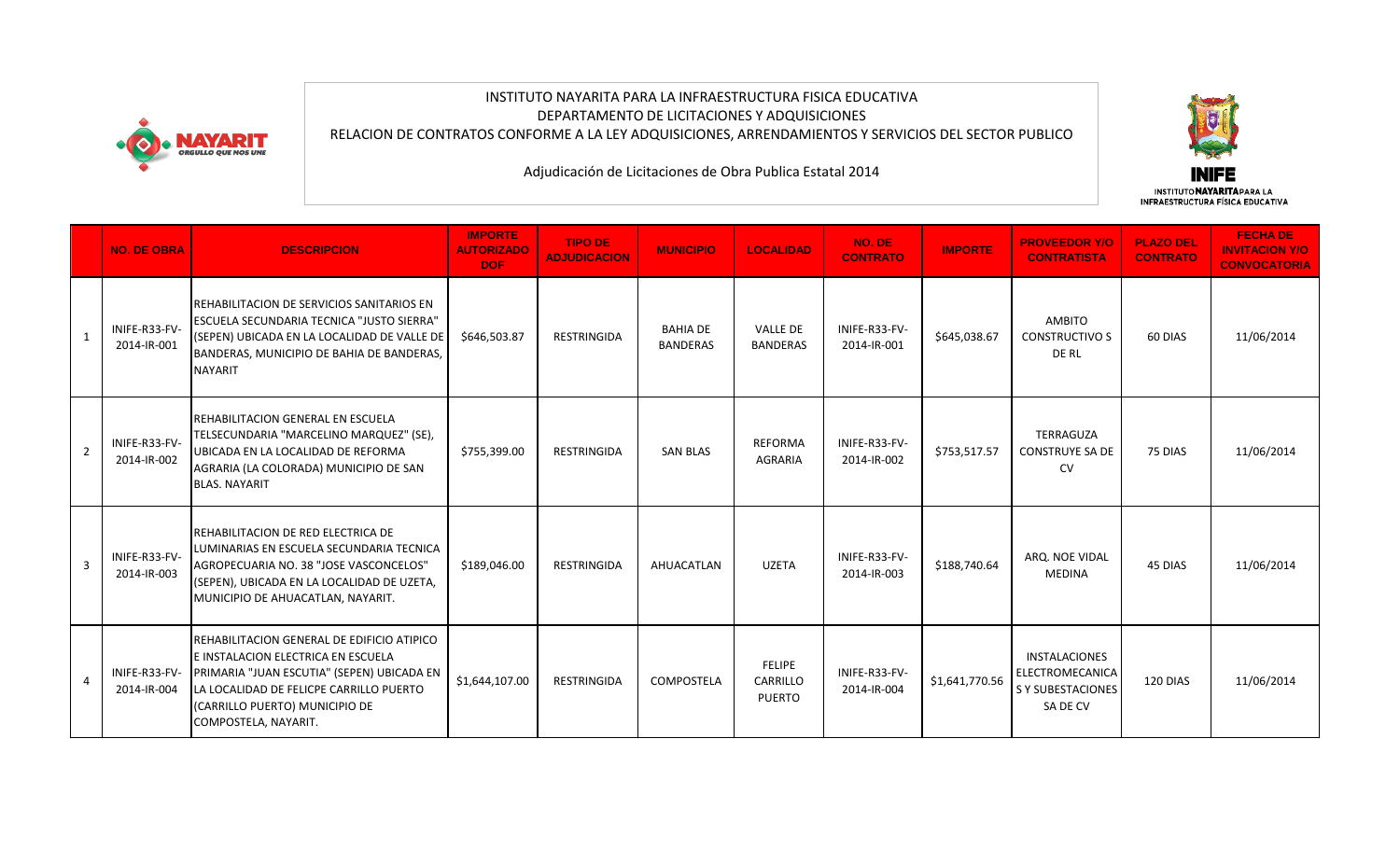| 5              | INIFE-R33-FV-<br>2014-IR-005 | REHABILITACION DE DOS AULAS DIDACTICAS<br><b>ESTRUCTURA REGIONAL Y SERVICIOS</b><br>SANITARIOS EN ESCUELA TELESECUNDARIA<br>"FELIX MUÑOZ ZAMORA" (SE), UBICADA EN LA<br>LOCALIDAD DE CINCO DE MAYO (EL CIRUELO),<br>MUNICIPIO DE TEPIC, NAYARIT             | \$534,286.00   | <b>RESTRINGIDA</b> | <b>TEPIC</b>      | <b>CINCO DE MAYO</b>                | INIFE-R33-FV-<br>2014-IR-005 | \$525,399.30   | <b>ADMINISTRACION</b><br>DE RECURSOS<br><b>EMPRESARIALES ALS</b><br>SOCIEDAD<br>ANONIMA<br>PROMOTORA DE<br><b>INVERSION DE</b><br><b>CAPITAL VARIABLE</b> | 60 DIAS | 11/06/2014 |
|----------------|------------------------------|-------------------------------------------------------------------------------------------------------------------------------------------------------------------------------------------------------------------------------------------------------------|----------------|--------------------|-------------------|-------------------------------------|------------------------------|----------------|-----------------------------------------------------------------------------------------------------------------------------------------------------------|---------|------------|
| 6              | INIFE-R33-FV-<br>2014-IR-006 | REHABILITACION DE TALLER DE PRODUCTOS<br>CARNICOS Y OBRA COMPLEMENTARIA EN<br>"C.B.T.A. NO. 246" (SALDOS FAFEF 2012),<br>UBICADO EN LA LOCALIDAD DE XALISCO,<br>MUNICIPIO DE XALISCO, NAYARIT.                                                              | \$1,508,486.00 | <b>RESTRINGIDA</b> | <b>XALISCO</b>    | XALISCO                             | INIFE-R33-FV-<br>2014-IR-006 | \$1,507,249.02 | <b>CONSTRUCTORA</b><br><b>VARGAS PULIDO SA</b><br>DE CV                                                                                                   | 65 DIAS | 01/07/2014 |
| $\overline{7}$ | INIFE-R33-FV-<br>2014-IR-007 | CONSTRUCCION DE MODULO DE 6.00 X 6.00<br>MTS. EN ESTRUCTURA REGIONAL PARA BODEGA<br>Y SERVICIOS SANITARIOS DE 6 UD EN<br>PREESCOLAR "ENRIQUE REBSAMEN" (SEPEN),<br>UBICADO EN LA LOCALIDAD DE EL LIMON,<br>MUNICIPIO DE SANTA MARIA DEL ORO. NAYARIT        | \$665,841.00   | <b>RESTRINGIDA</b> | <b>EL LIMON</b>   | SAMAO                               | INIFE-R33-FV-<br>2014-IR-007 | \$646,860.09   | PETREOS Y RENTA<br>DE MAQUINARIA SA<br>DE CV                                                                                                              | 75 DIAS | 01/07/2014 |
| 8              | INIFE-R33-FV-<br>2014-IR-008 | SUMINISTRO Y COLOCACION DE<br>TRANSFORMADOR DE 37.5 KVA Y RED ELECTRICA<br><b>EXTERIOR EN ESCUELA TELESECUNDARIA "</b><br>NATIVIDAD MEDINA CEJA" (SE) UBICADA EN LA<br>LOCALIDAD DE SANTA CRUZ (LAS HACIENDAS),<br>MUNICIPIO DE SANTIAGO IXCUINTLA, NAYARIT | \$284,283.00   | RESTRINGIDA        | <b>SANTA CRUZ</b> | <b>SANTIAGO</b><br><b>IXCUINTLA</b> | INIFE-R33-FV-<br>2014-IR-008 | \$284,012.45   | DG <sub>3</sub><br><b>CONSTRUCCIONES E</b><br><b>INSTALACIONES</b><br><b>ELECTRICAS SA DE</b><br><b>CV</b>                                                | 45 DIAS | 01/07/2014 |
| 9              | INIFE-R33-FV-<br>2014-IR-009 | CONSTRUCCION DE UN AULA DIDACTICA DE<br>6.00X8.00 AISLADA EN ESTRUCTURA REGIONAL<br>EN ESCUELA TELESECUNDARIA "SANTIAGO<br>VILLARREAL DELGADO" (SE), UBICADA EN LA<br>LOCALIDAD DE LA LAGUNA, MUNICIPIO DE<br>SANTA MARIA DEL ORO, NAYARIT                  | \$371,239.00   | <b>RESTRINGIDA</b> | LA LAGUNA         | SAMAO                               | INIFE-R33-FV-<br>2014-IR-009 | \$367,859.92   | ING. CARLOS ABEL<br><b>RODRIGUEZ</b><br><b>ALCANTAR</b>                                                                                                   | 60 DIAS | 01/07/2014 |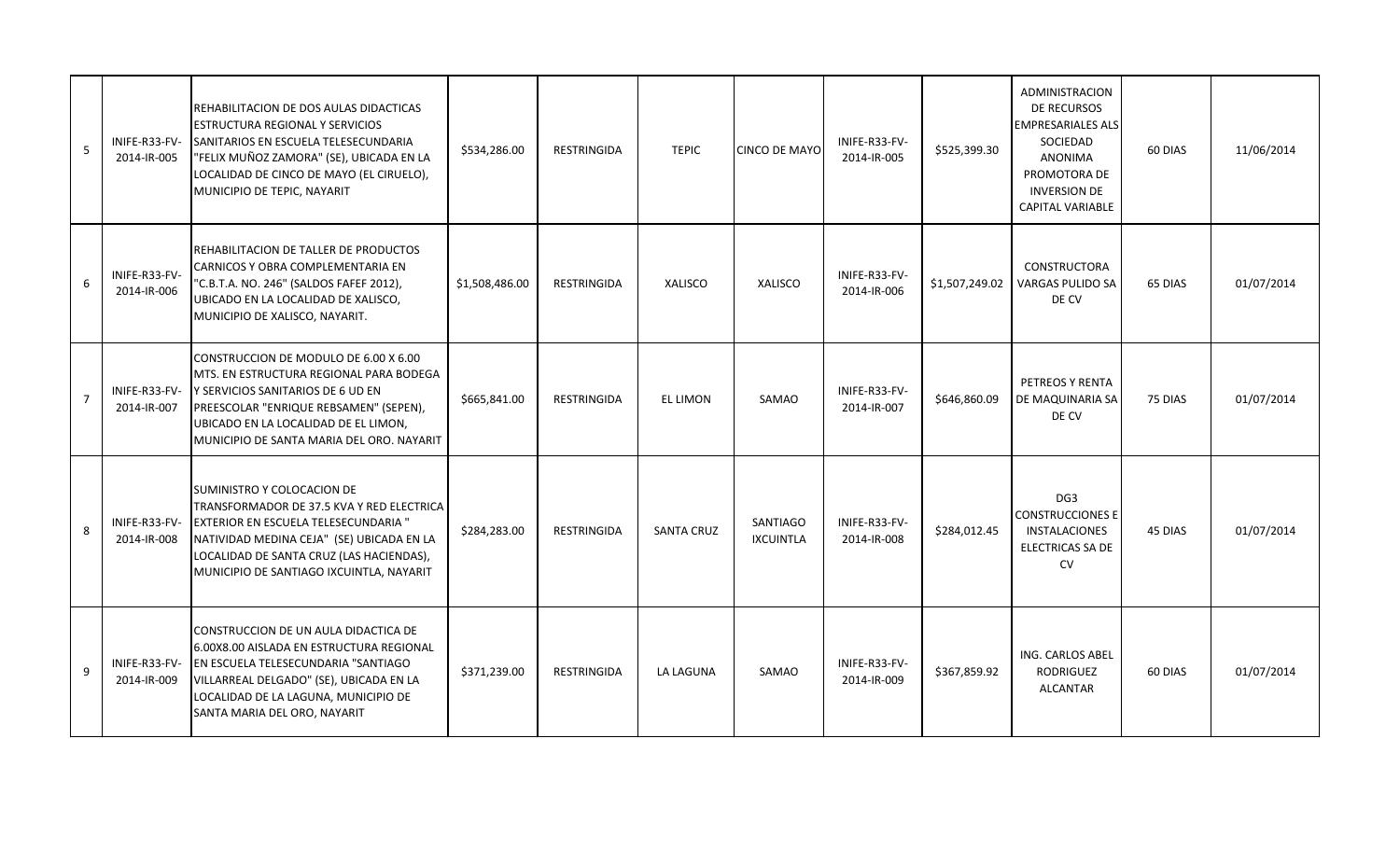| 10 | INIFE-R33-FV-<br>2014-IR-010 | CONSTRUCCION DE BARDEO PERIMETRAL Y<br>SUSTITUCION DE ASTA BANDERA EN<br>PREESCOLAR " RAFAEL RAMIREZ" (SEPEN),<br>UBICADO EN LA LOCALIDAD DE SAN ANDRES,<br>MUNICIPIO DE TEPIC, NAYARIT.                                                                    | \$435,873.00 | RESTRINGIDA        | <b>SAN ANDRES</b> | <b>TEPIC</b>    | INIFE-R33-FV-<br>2014-IR-010 | \$434,168.63 | ING. FRANCISCO<br>ARNULFO<br>LIZARRAGA<br>MONTERO                        | 50 DIAS | 05/07/2014 |
|----|------------------------------|-------------------------------------------------------------------------------------------------------------------------------------------------------------------------------------------------------------------------------------------------------------|--------------|--------------------|-------------------|-----------------|------------------------------|--------------|--------------------------------------------------------------------------|---------|------------|
| 11 | 2014-IR-011                  | REPARACION DE RED ELECTRICA E INSTALACION<br>DE TRANSFORMADOR EN ESCUELA<br>INIFE-R33-FV- TELESECUNDARIA "LUIS ECHEVARRIA ALVAREZ"<br>(SE), UBICADA EN LA LOCALIDAD DE LO DE<br>MARCOS, MUNICIPIO DE BAHIA DE BANDERAS,<br><b>NAYARIT</b>                   | \$862,341.00 | <b>RESTRINGIDA</b> | LO DE MARCOS      | BADEBA          | INIFE-R33-FV-<br>2014-IR-011 | \$859,549.29 | INSTALACIONES<br>ELECTROMECANICA<br><b>S Y SUBESTACIONES</b><br>SA DE CV | 50 DIAS | 05/07/2014 |
| 12 | INIFE-R33-FV-<br>2014-IR-012 | REHABILITACION GENERAL DE RED HIDRAULICA E<br>INSTALACION ELECTRICA EN ESCUELA<br>SECUNDARIA TECNICA "REDENCION AGRARIA"<br>(SEPEN) UBICADA EN LA LOCALIDAD DE<br>PANTANAL, MUNICIPIO DE XALISCO, NAYARIT                                                   | \$890,268.00 | <b>RESTRINGIDA</b> | PANTANAL          | XALISCO         | INIFE-R33-FV-<br>2014-IR-012 | \$890,268.01 | ING. JUAN MANUEL<br><b>AYON HERNANDEZ</b>                                | 50 DIAS | 05/07/2014 |
| 13 | INIFE-R33-FV-<br>2014-IR-013 | REHABILITACION DE RED ELECTRICA EN<br>ALIMENTADORES PRINCIPALES E INTERIOR DE<br>AULAS EN ESCUELA SUCUNDARIA TECNICA<br>AGROPECUARIA NO. 31 "LIBERTADORES DE<br>AMERICA", (SEPEN) UBICADA EN LA LOCALIDAD<br>DE MIRAMAR, MUNICIPIO DE SAN BLAS,<br>NAYARIT. | \$870,823.00 | <b>RESTRINGIDA</b> | <b>MIRAMAR</b>    | <b>SAN BLAS</b> | INIFE-R33-FV-<br>2014-IR-013 | \$864,376.84 | ALTA INSTALACION<br>SA DE CV                                             | 50 DIAS | 08/07/2014 |
| 14 | INIFE-R33-FV-<br>2014-IR-014 | IMPERMEABILIZACION DE TECHOS DE 3 AULAS Y<br>SUSTITUCION DE PISO FIRME DE 1 AULA EN<br>PREESCOLAR "JESUS RUIZ AGUILAR" COL.<br>ZAPATA (SEPEN), UBICADO EN EL MUNICIPIO DE<br>TEPIC, NAYARIT.                                                                | \$386,374.00 | RESTRINGIDA        | <b>TEPIC</b>      | <b>TEPIC</b>    | INIFE-R33-FV-<br>2014-IR-014 | \$386,362.68 | ING. CIPRIANO<br>RENTERIA<br>SEGOVIANO                                   | 45 DIAS | 08/07/2014 |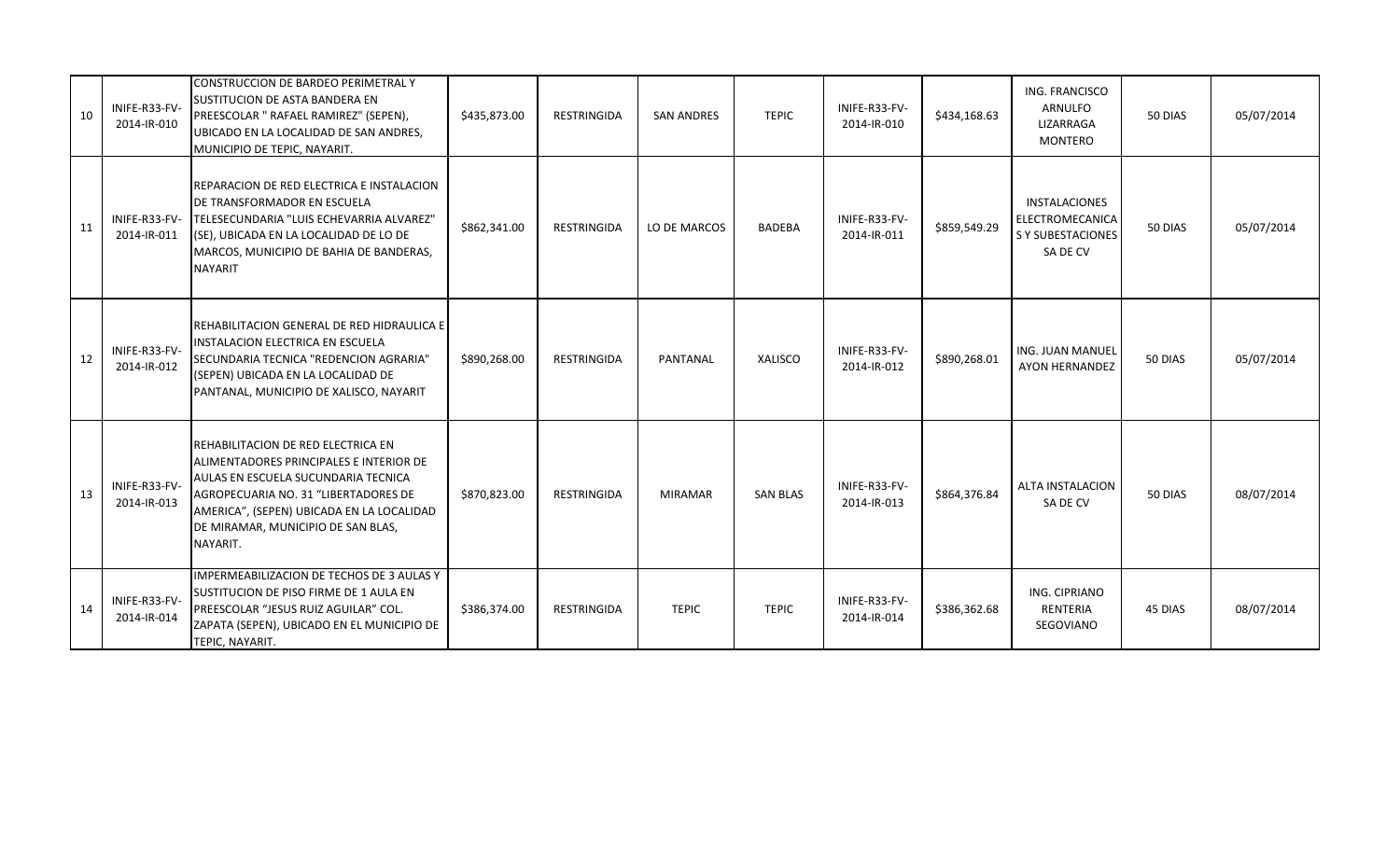| 15 | INIFE-R33-FV-<br>2014-IR-015 | REHBILITACION DE SERVICIOS SANITARIOS 8 UD,<br>RED ELECTRICA Y SUSTITUCION DE APLANADOS<br>EN AULAS Y BARDEO PERIMETRAL EN ESCUELA<br>PRIMARIA "FRANCISCO J. MUJICA" (SEPEN)<br>UBICADA EN LA LOCALIDAD DE ZACUALPAN,<br>MUNICIPIO DE COMPOSTELA, NAYARIT.             | \$1,810,029.00 | <b>RESTRINGIDA</b> | ZACUALPAN                              | COMPOSTELA                   | INIFE-R33-FV-<br>2014-IR-014 | \$1,805,450.91 | PROYECTOS E<br>INGENIERIA<br><b>SUSTENTABLE SAN</b><br>JUAN S DE RL DE CV | 75 DIAS | 17/07/2014 |
|----|------------------------------|------------------------------------------------------------------------------------------------------------------------------------------------------------------------------------------------------------------------------------------------------------------------|----------------|--------------------|----------------------------------------|------------------------------|------------------------------|----------------|---------------------------------------------------------------------------|---------|------------|
| 16 | INIFE-R33-FV-<br>2014-IR-016 | REHABILITACION DE SERVICIOS SANITARIOS Y 3<br>AULAS DIDACTICAS EN ESCUELA<br>TELESECUNDARIA "AGUSTIN MEDINA" (SE)<br>UBICADA EN LA LOCALIDAD DE SAN DEGUITO DE<br>ABAJO, MUNICIPIO DE ACAPONETA, NAYARIT.                                                              | \$741,955.00   | <b>RESTRINGIDA</b> | <b>SAN DIEGUITO DE</b><br><b>ABAJO</b> | <b>ACAPONETA</b>             | INIFE-R33-FV-<br>2014-IR-016 | \$735,644.84   | <b>CONSTRUCTORA</b><br><b>TECNICA MOLOLOA</b><br>SA DE CV                 | 65 DIAS | 17/07/2014 |
| 17 | INIFE-R33-FV-<br>2014-IR-017 | CONSTRUCCION DE SERVICIOS SANITARIOS DE 8<br>UD. EN ESTRUCTURA REGIONAL Y OBRA<br>COMPLEMENTARIA EN ESCUELA PRIMARIA<br>"EMILIANO ZAPATA" (SEPEN) UBICADA EN LA<br>LOCALIDAD DE POTRERO DE LA PALMITA,<br>MUNICIPIO DE EL NAYAR, NAYARIT                               | \$1,014,849.00 | <b>RESTRINGIDA</b> | POTRERO DE LA<br>PALMITA               | <b>EL NAYAR</b>              | INIFE-R33-FV-<br>2014-IR-017 | \$1,011,982.45 | <b>CONSTRUCTORA</b><br><b>VARGAS PULIDO SA</b><br>DE CV                   | 75 DIAS | 17/07/2014 |
| 18 | INIFE-R33-FV-<br>2015-IR-018 | REHABILITACION DE SERVICIOS SANITARIOS DE 8<br>UD, RED ELECTRICA Y SUSTITUCION DE<br>APLANADOS EN AULAS Y BARDEO PERIMETRAL<br>EN ESCUELA PRIMARIA "FRANCISCO J. MUGICA<br>(SEPEN), UBICADA EN LA LOCALIDAD DE<br>ZACUALPAN, MUNICIPIO DE COMPOSTELA<br><b>NAYARIT</b> | \$935,375.00   | <b>RESTRINGIDA</b> | ZACUALPAN                              | COMPOSTELA                   | INIFE-R33-FV-<br>2015-IR-018 | \$927,842.05   | ING. SERGIO<br><b>ANTONIO RUBIO</b><br><b>RIVAS</b>                       | 75 DIAS | 21/07/2014 |
| 19 | INIFE-R33-FV-<br>2014-IR-019 | <b>CONSTRUCCION</b><br>DE CANCHA<br>DE<br><b>USOS</b><br>MULTIPLES EN ESCUELA PRIMARIA "IGNACIO<br>RAMIREZ" (SEPEN) UBICADO EN LA LOCALIDAD<br>DE EL AGUAJE, MUNICIPIO DE ACAPONETA,<br><b>NAYARIT</b>                                                                 | \$504,678.00   | <b>RESTRINGIDA</b> | EL AGUAJE                              | <b>ACAPONETA</b>             | INIFE-R33-FV-<br>2014-IR-019 | \$503,910.11   | ING. LUZ HAYDE<br>PALAFOX GONZALEZ                                        | 50 DIAS | 21/07/2014 |
| 20 | INIFE-R33-FV-<br>2014-IR-020 | ADECUACION DE AULA DE MEDIOS EN ESCUELA<br>PRIMARIA "JUANA DE ASBAJE" (SE) UBICADA EN<br>LA LOCALIDAD DE SANTIAGO IXCUINTLA<br>MUNICIPIO DE SANTIAGO IXCUINTLA, NAYARIT                                                                                                | \$414,582.00   | RESTRINGIDA        | <b>SANTIGO</b><br><b>IXCUINTLA</b>     | SANTIAGO<br><b>IXCUINTLA</b> | INIFE-R33-FV-<br>2014-IR-020 | \$414,467.58   | ING. ISMAEL<br>ESPINOZA<br>GONZALEZ                                       | 50 DIAS | 22/07/2014 |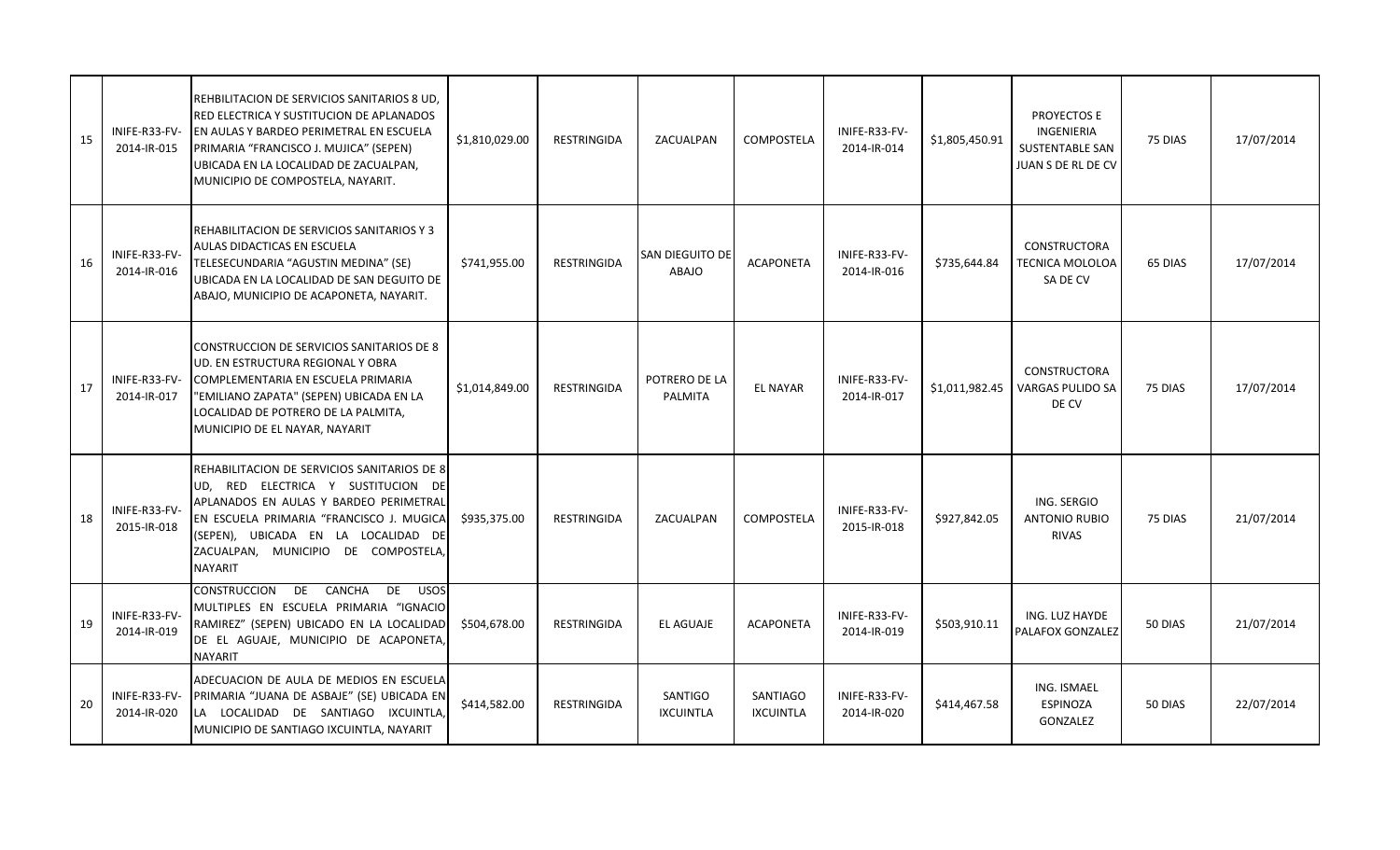| 21 | INIFE-R33-FV-<br>2014-IR-021 | CONSTRUCCION DE CUBIERTA METALICA PARA<br>CANCHA DEPORTIVA EN ESCUELA SECUNDARIA<br>"ALFONSO GARCIA ROBLES" (SE), UBICADA EN LA<br>COL. LAS BRISAS DE LA CIUDAD DE TEPIC,<br>MUNICIPIO DE TEPIC, NAYARIT                                                            | \$809,550.00   | RESTRINGIDA | <b>TEPIC</b> | <b>TEPIC</b> | INIFE-R33-FV-<br>2014-IR-021 | \$806,003.74   | LETICIA RAMIREZ<br>PELAYO                                | 50 DIAS | 24/07/2014 |
|----|------------------------------|---------------------------------------------------------------------------------------------------------------------------------------------------------------------------------------------------------------------------------------------------------------------|----------------|-------------|--------------|--------------|------------------------------|----------------|----------------------------------------------------------|---------|------------|
| 22 | INIFE-R33-FV-<br>2014-IR-022 | REHABILITACION DE SERVICIOS SANITARIOS EN<br>ESCUELA PRIMARIA PROF." JUAN HERNANDEZ<br>GARCIA" (SEPEN), UBICADA EN LA COLONIA<br>JAZMINEZ DE LA CIUDAD DE TEPIC, MUNICIPIO<br>DE TEPIC, NAYARIT.                                                                    | \$621,410.00   | RESTRINGIDA | <b>TEPIC</b> | <b>TEPIC</b> | INIFE-R33-FV-<br>2014-IR-022 | \$619,608.90   | LIC. WALFRE LOPEZ                                        | 60 DIAS | 08/08/2014 |
| 23 | INIFE-R33-FV-<br>2014-IR-023 | CONSTRUCCION DE CUBIERTA ESTRUCTURA<br>METALICA EN CANCHA DE BASQUET BOLL EN<br>ESCUELA "JUSTO SIERRA", COL. CENTRO (SE), DE<br>LA CIUDAD DE TEPIC, MUNICIPIO DE TEPIC,<br>NAYARIT.                                                                                 | \$265,811.00   | RESTRINGIDA | <b>TEPIC</b> | <b>TEPIC</b> | INIFE-R33-FV-<br>2014-IR-023 | \$265,145.36   | <b>INNOVACION DE</b><br><b>FABRICAS S DE RL</b><br>DE CV | 45 DIAS | 03/09/2014 |
| 24 | INIFE-R33-FV-<br>2014-IR-024 | CONSTRUCCION DE TRES AULAS, SERVICIOS<br>SANITARIOS DE 8 UD DIRECCION, MALLA<br>PERIMETRAL Y PATIO CIVICO EN EL PREESCOLAR<br>"ROSA NAVARRO FLORES", (SEPEN), UBICADO EN<br>EL FRACCIONAMIENTO ARAMARA II DE LA<br>CIUDAD DE TEPIC, MUNICIPIO DE TEPIC,<br>NAYARIT. | \$2,197,276.00 | RESTRINGIDA | <b>TEPIC</b> | <b>TEPIC</b> | INIFE-R33-FV-<br>2014-IR-024 | \$2,196,111.26 | <b>CONSTRUCTORA</b><br>VARGAS PULIDO SA<br>DE CV         | 95 DIAS | 09/09/2014 |
| 25 | INIFE-R33-FV-<br>2014-IR-025 | CONSTRUCCION DE AULA DIDACTICA<br>ESTRUCTURA REGIONAL 6.00X8.00 MTS. EN<br>ESCUELA PRIMARIA "CRISTOBAL COLON",<br>(SEPEN), UBICADA EN LA LOCALIDAD DE LA<br>YERBA, MUNICIPIO DE TEPIC, NAYARIT.                                                                     | \$445,423.00   | RESTRINGIDA | YERBA        | <b>TEPIC</b> | INIFE-R33-FV-<br>2014-IR-025 | \$444,788.10   | ING. CARLOS ABEL<br><b>RODRIGUEZ</b><br><b>ALCANTAR</b>  | 60 DIAS | 09/09/2014 |
| 26 | INIFE-R33-FV-<br>2014-IR-026 | CONSTRUCCION DE AULA DIDACTICA DE 6.00 X<br>5.30 MTS. ADOSADA Y REHABILITACION DE<br>CERCO PERIMETRAL EN PREESCOLAR "JOSEFA<br>ORTIZ DE DOMINGUEZ" (SEPEN), UBICADO EN LA<br>LOCALIDAD DE ATONALISCO, MUNICIPIO DE<br>TEPIC, NAYARIT.                               | \$508,155.00   | RESTRINGIDA | ATONALISCO   | <b>TEPIC</b> | INIFE-R33-FV-<br>2014-IR-026 | \$506,037.91   | ING. MARIO GOMEZ<br><b>OLVERA</b>                        | 60 DIAS | 09/09/2014 |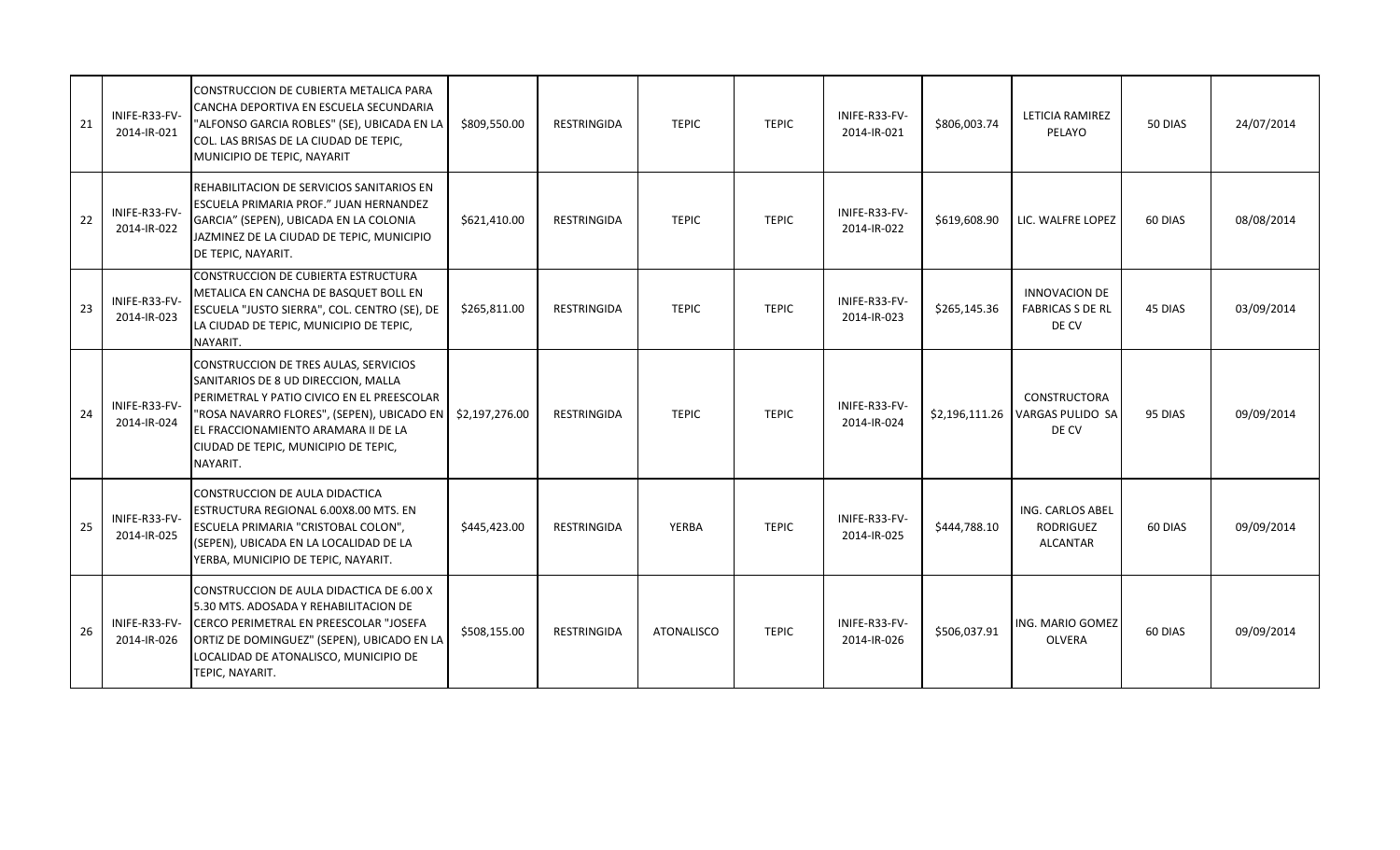| 27 | INIFE-R33-FV-<br>2014-IR-027 | <b>ICONSTRUCCION DE SERVICIOS SANITARIOS DE 8</b><br>UD. EN ESCUELA PRIMARIA "PROGRESO"<br>(SEPEN), UBICADA EN LA LOCALIDAD DE SAN<br>JOSE DE GRACIA, MUNICIPIO DE ACAPONETA,<br>NAYARIT.                                                | \$656,316.00 | RESTRINGIDA | SAN JOSE DE<br><b>GRACIA</b> | <b>ACAPONETA</b> | INIFE-R33-FV-<br>2014-IR-027 | \$656,192.54 | ING. JUAN MANUEL<br>AYON HERNANDEZ                | 60 DIAS | 09/09/2014 |
|----|------------------------------|------------------------------------------------------------------------------------------------------------------------------------------------------------------------------------------------------------------------------------------|--------------|-------------|------------------------------|------------------|------------------------------|--------------|---------------------------------------------------|---------|------------|
| 28 | INIFE-R33-FV-<br>2014-IR-028 | CONSTRUCCION DE AULA DE 2 E.E. ESTRUCTURAL<br>"U2-C" EN PLANTA ALTA EN EL COLEGIO DE<br>BACHILLERES DEL ESTADO DE NAYARIT<br>(COBAEN), UBICADO EN LA COL. CIUDAD<br>INDUSTRIAL DE LA CIUDAD TEPIC, MUNICIPIO DE<br>TEPIC, NAYARIT.       | \$515,406.00 | RESTRINGIDA | <b>TEPIC</b>                 | <b>TEPIC</b>     | INIFE-R33-FV-<br>2014-IR-028 | \$513,767.75 | ING. JOSE RAUL<br><b>ANGELES ORTEGON</b>          | 60 DIAS | 10/09/2014 |
| 29 | INIFE-R33-FV-<br>2012-IR-029 | SUSTITUCION DE DOS AULAS DIDACTICAS EN<br>ESTRUCTURA REGIONAL DE 6.00X8.00 MTS. EN<br>ESCUELA PRIMARIA RURAL FEDERAL "CINCO DE<br>MAYO" (SEPEN) UBICADA EN LA LOCALIDAD DE<br>UZETA, MUNICIPIO DE AHUACATLAN, NAYARIT                    | \$885,659.00 | RESTRINGIDA | <b>UZETA</b>                 | AHUACATLAN       | INIFE-R33-FV-<br>2012-IR-029 | \$869,731.15 | <b>EVERGEO</b><br><b>CONSTRUCTORA SA</b><br>DE CV | 60 DIAS | 10/09/2014 |
| 30 | 2012-IR-030                  | REHABILITACION DE 2 AULAS DIDACTICAS DE<br>6.00X8.00MTS EN ESTRUCTURA REGIONAL<br>INIFE-R33-FV- PRIMARIA "JUAN ESCUTIA" (SEPEN), UBICADA EN<br>LA LOCALIDAD DE EL NARANJO (SAN DIEGO EL<br>NARANJO), MUNICIPIO DE ACAPONETA,<br>NAYARIT. | \$557,858.00 | RESTRINGIDA | EL NARANJO                   | <b>ACAPONETA</b> | INIFE-R33-FV-<br>2012-IR-030 | \$557,309.61 | ING. MILTON RIVAS<br><b>MEJIA</b>                 | 60 DIAS | 10/09/2014 |
| 31 | INIFE-R33-FV-<br>2012-IR-031 | REHABILITACION DE 2 AULAS DIDACTICAS DE<br>6.00X8.00 MTS Y SERVICIOS SANITARIOS EN EL<br>PREESCOLAR "ALEJANDRINA MEDINA RUEDA"<br>(SE) UBICADO EN LA LOCALIDAD DE SAN BLAS,<br>MUNICIPIO DE SAN BLAS, NAYARIT                            | \$557,858.00 | RESTRINGIDA | <b>SAN BLAS</b>              | <b>SAN BLAS</b>  | INIFE-R33-FV-<br>2012-IR-031 | \$828,892.34 | <b>VOSTOK</b><br><b>ARQUITECTURA SA</b><br>DE CV  | 60 DIAS | 10/09/2014 |
| 32 | INIFE-R33-FV-<br>2012-IR-032 | CONSTRUCCION DE AULA-COCINA ESTRUCTURA<br>REGIONAL 6.00X8.00 MTS, PORTICO Y OBRA<br>COMPLEMENTARIA EN PREESCOLAR "MEXICO"<br>(SEPEN), UBICADO EN INFONAVIT LOS FRESNOS<br>DE LA CIUDAD DE TEPIC, NAYARIT (SALDOS<br>$2013$ ).            | \$673,193.00 | RESTRINGIDA | <b>TEPIC</b>                 | <b>TEPIC</b>     | INIFE-R33-FV-<br>2012-IR-032 | \$664,809.69 | FERNANDO OROZCO<br>RAMIREZ                        | 60 DIAS | 10/09/2014 |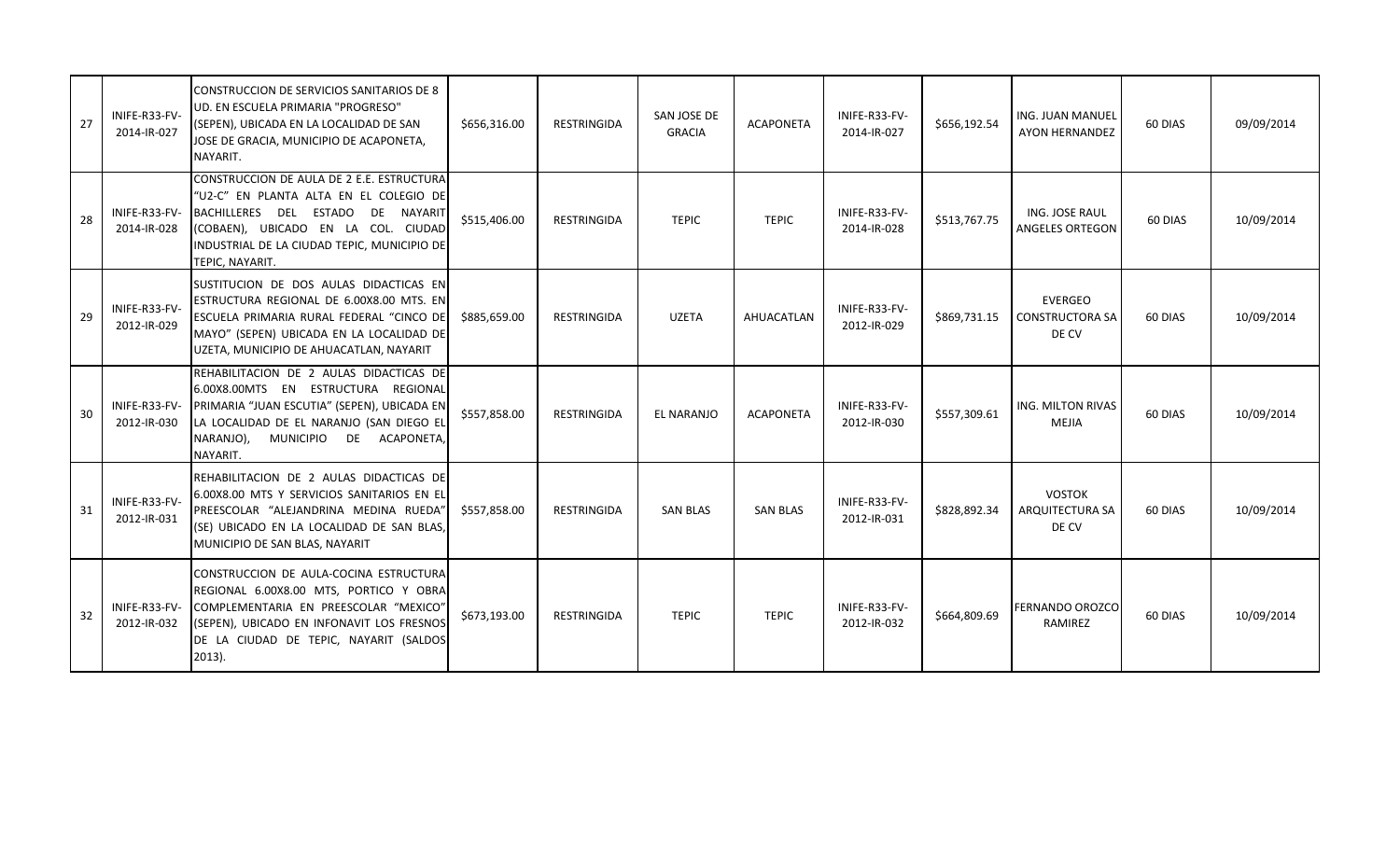| 33 | INIFE-R33-FV-<br>2014-IR-033 | REHABILITACION DE TECHOS EN TRES MODULOS,<br>ESTRUCTURA REGIONAL DE 6.00X8.00 MTS. EN<br>ESCUELA PRIMARIA "LUIS DONALDO COLOSIO"<br>(SEPEN), UBICADA EN LA COL. AMPLIACION<br>TIERRA Y LIBERTAD DE LA CIUDAD DE TEPIC,<br>NAYARIT.                             | \$482,112.00   | RESTRINGIDA        | <b>TEPIC</b>         | <b>TEPIC</b>      | INIFE-R33-FV-<br>2014-IR-033 | \$481,878.06   | ARQ. RICARDO<br>MICHEL LOPEZ<br>RAMIREZ     | 50 DIAS | 19/09/2014 |
|----|------------------------------|----------------------------------------------------------------------------------------------------------------------------------------------------------------------------------------------------------------------------------------------------------------|----------------|--------------------|----------------------|-------------------|------------------------------|----------------|---------------------------------------------|---------|------------|
| 34 | INIFE-R33-FV-<br>2014-IR-034 | REHABILITACION GENERAL DE AULAS Y<br>SERVICIOS SANITARIOS EN ESCUELA<br>TELESECUNDARIA "NICOLAS PACHECO CRUZ"<br>(SE), UBICADA EN LA LOCALIDAD DE<br>HUARISTEMBA, MUNICIPIO DE SAN BLAS,<br><b>NAYARIT</b>                                                     | \$1,302,101.00 | <b>RESTRINGIDA</b> | HUARISTEMBA          | <b>SAN BLAS</b>   | INIFE-R33-FV-<br>2014-IR-034 | \$1,299,578.01 | ING. VICTOR<br><b>ARELLANO LOPEZ</b>        | 75 DIAS | 19/09/2014 |
| 35 | INIFE-R33-FV-<br>2014-IR-035 | CONSTRUCCION DE 3 AULAS DIDACTICAS DE 6.00<br>C 8.00 MTS. Y AREA ADMINISTRATIVA EN<br><b>ESCUELA SECUNDARIA "JOSE VASCONCELOS"</b><br>(SEPEN), UBICADA EN LA LOCALIDAD DE<br>ACAPONETA, MUNICIPIO DE ACAPONETA,<br>NAYARIT.                                    | \$1,943,617.00 | RESTRINGIDA        | <b>ACAPONETA</b>     | <b>ACAPONETA</b>  | INIFE-R33-FV-<br>2014-IR-035 | \$1,937,974.33 | PRR<br><b>CONSTRUCTORA S</b><br>DE RL DE CV | 85 DIAS | 19/09/2014 |
| 36 | INIFE-R33-FV-<br>2014-IR-036 | CONSTRUCCION DE AULA DIDACTICA DE 6.00 X<br>8.00 MTS. EN ESTRUCTURA REGIONAL Y CANCHA<br>DE USOS MULTIPLES EN ESCUELA PRIMARIA "15<br>DE SEPTIEMBRE" (SE), UBICADA EN LA<br>LOCALIDAD DE COMPOSTELA, MUNICIPIO DE<br>COMPOSTELA, NAYARIT                       | \$910,299.00   | <b>RESTRINGIDA</b> | COMPOSTELA           | COMPOSTELA        | INIFE-R33-FV-<br>2014-IR-036 | \$904,594.27   | DICONAY S DE RL DE<br><b>CV</b>             | 70 DIAS | 19/09/2014 |
| 37 | INIFE-R33-FV-<br>2014-IR-037 | REHABILITACION DE SERVICIOS SANITARIOS Y<br>TECHOS DE 3 AULAS DIDACTICAS Y<br>CONSTRUCCION DE OBRA COMPLEMENTARIA EN<br>ESCUELA TELESECUNDARIA "ROSARIO<br>CASTELLANOS" (SE), UBICADA EN LA LOCALIDAD<br>DE VILLA MORELOS, MUNICIPIO DE<br>COMPOSTELA, NAYARIT | \$414,049.00   | RESTRINGIDA        | <b>VILLA MORELOS</b> | <b>COMPOSTELA</b> | INIFE-R33-FV-<br>2014-IR-037 | \$413,916.49   | ARQ. JOSE ISABEL<br>PACHECO ROSALES         | 60 DIAS | 19/09/2014 |
| 38 | INIFE-R33-FV-<br>2014-IR-038 | SUSTITUCION DE AULA DIDACTICA Y DIRECCION<br>EN ESCUELA PRIMARIA "JAIME NUNO" (SEPEN),<br>UBICADA EN LA LOCALIDAD DE EL AHUACATE,<br>MUNICIPIO DE TEPIC, NAYARIT.                                                                                              | \$679,347.00   | RESTRINGIDA        | <b>AHUACATE</b>      | <b>TEPIC</b>      | INIFE-R33-FV-<br>2014-IR-038 | \$678,948.94   | ING. JORGE ARTURO<br>RAMIREZ MUÑOZ          | 60 DIAS | 22/09/2014 |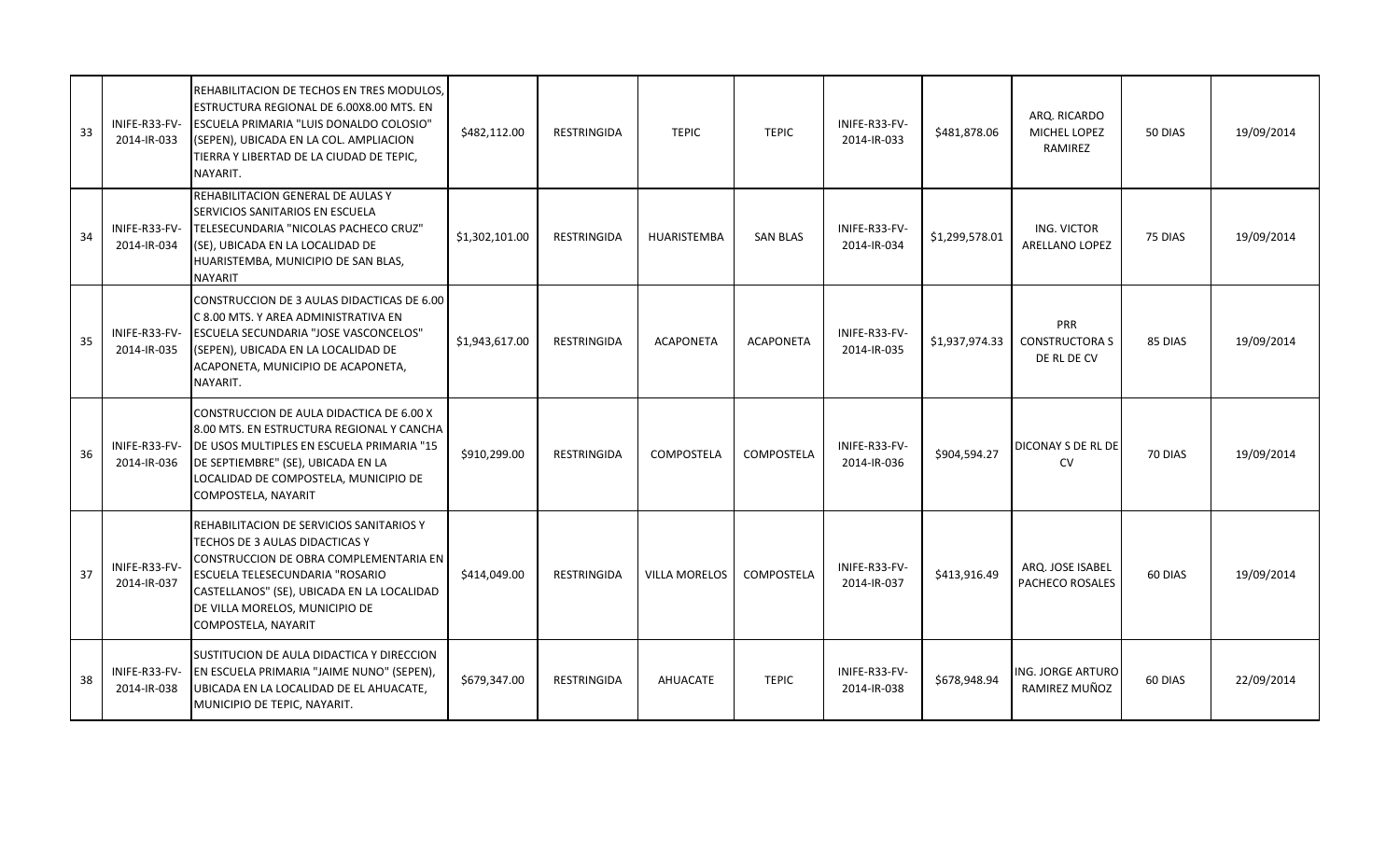| 39 | INIFE-R33-FV-<br>2014-IR-039 | CONSTRUCCION DE SERVICIOS SANITARIOS DE 8<br>UD Y OBRA COMPLEMENTARIA EN ESCUELA<br>PRIMARIA "MIGUEL HIDALGO" (SEPEN), UBICADA<br>EN LA LOCALIDAD DE SAN JUAN BAUTISTA,<br>MUNICIPIO DE ROSAMORADA, NAYARIT                                                                         | \$802,184.00   | <b>RESTRINGIDA</b> | <b>SAN JUAN</b><br><b>BAUTISTA</b> | ROSAMORADA                     | INIFE-R33-FV-<br>2014-IR-039 | \$798,234.08   | <b>GD PLANEACION</b><br>ADMINSTRACION Y<br><b>CONSTRUCCION DE</b><br>OBRAS S DE RL DE<br><b>CV</b> | 70 DIAS | 22/09/2014 |
|----|------------------------------|-------------------------------------------------------------------------------------------------------------------------------------------------------------------------------------------------------------------------------------------------------------------------------------|----------------|--------------------|------------------------------------|--------------------------------|------------------------------|----------------|----------------------------------------------------------------------------------------------------|---------|------------|
| 40 | INIFE-R33-FV-<br>2014-IR-040 | CONSTRUCCION DE CUBIERTA EN ESTRUCTURA<br>METALICA PARA CANCHA DE USOS MULTIPLES E<br>IMPERMEABILIZACION DE EDIFICIO "B" (EDIFICIO<br>DE 12 E.E. EN ESTRUCTURA U2-C) EN ESCUELA<br>SECUNDARIA "JUAN ESCUTIA" (SE), UBICADA EN<br>LA CIUDAD DE TEPIC, MUNICIPIO DE TEPIC,<br>NAYARIT | \$1,536,717.00 | <b>RESTRINGIDA</b> | <b>TEPIC</b>                       | <b>TEPIC</b>                   | INIFE-R33-FV-<br>2014-IR-040 | \$1,534,182.23 | ING. JACIEL<br><b>GUILLERMO</b><br><b>VARGAS ORTEGA</b>                                            | 60 DIAS | 22/09/2014 |
| 41 | INIFE-R33-FV-<br>2014-IR-041 | CONSTRUCCION DE AULA DIDACTICA DE 6.00 X<br>8.00 MTS EN ESTRUCTURA REGIONAL EN<br>ESCUELA TELESECUNDARIA "SANTIAGO ROJAS<br>RENTERIA" (SE), UBICADA EN LA LOCALIDAD DE<br>EL PINAL, MUNICIPIO DE LA YESCA, NAYARIT                                                                  | \$419,918.00   | <b>RESTRINGIDA</b> | <b>EL PINAL</b>                    | <b>YESCA</b>                   | INIFE-R33-FV-<br>2014-IR-041 | \$416,464.36   | L.A.E. CESAR<br><b>ALBERTO LUNA</b><br>HERRERA                                                     | 65 DIAS | 22/09/2014 |
| 42 | INIFE-R33-FV-<br>2014-IR-042 | CONSTRUCCION DE BARDEO PERIMETRAL EN<br>PREESCOLAR "ROSA NAVARRO", (SEPEN)<br>UBICADO EN LA LOCALIDAD DE COMPOSTELA,<br>MUNICIPIO DE COMPOSTELA, NAYARIT.                                                                                                                           | \$1,078,558.00 | <b>RESTRINGIDA</b> | COMPOSTELA                         | COMPOSTELA                     | INIFE-R33-FV-<br>2014-IR-042 | \$1,076,238.40 | PRECOLADOS Y<br><b>CONSTRUCCIONES</b><br>DE TEPIC SA DE CV                                         | 70 DIAS | 26/09/2014 |
| 43 | INIFE-R33-FV-<br>2014-IR-043 | CONSTRUCCION DE AULA DIDACTICA EN<br>ESTRUCTURA U1-C EN ESCUELA SECUNDARIA<br>TECNICA "MATEO CASTELLON PEREZ" (SEPEN),<br>UBICADA EN LA LOCALIDAD DE SAN PEDRO<br>LAGUNILLAS, MUNICIPIO DE SAN PEDRO<br>LAGUNILLAS, NAYARIT.                                                        | \$651,891.00   | <b>RESTRINGIDA</b> | <b>SAN PEDRO</b><br>LAGUNILLAS     | <b>SAN PEDRO</b><br>LAGUNILLAS | INIFE-R33-FV-<br>2014-IR-043 | \$642,657.33   | ING. VALENTINA<br><b>FERNANDEZ CASAS</b>                                                           | 60 DIAS | 26/09/2014 |
| 44 | INIFE-R33-FV-<br>2014-IR-044 | CONSTRUCCION DE AULA DIDACTICA AISLADA DE<br>6.00X8.00 MTS. EN PREESCOLAR "RAUL ERNESTO<br>DELGADO BARRIOS" (SEPEN), UBICADO EN LA<br>LOCALIDAD DE LAS VARAS, MUNICIPIO DE<br>COMPOSTELA, NAYARIT                                                                                   | \$412,661.00   | RESTRINGIDA        | <b>LAS VARAS</b>                   | COMPOSTELA                     | INIFE-R33-FV-<br>2014-IR-044 | \$412,660.85   | SERVICIOS DE<br><b>INGENIERIA LA CRUZ</b><br>SA DE CV                                              | 60 DIAS | 26/09/2014 |
|    |                              | REHARILITACION DE SERVICIOS DIRECCION Y                                                                                                                                                                                                                                             |                |                    |                                    |                                |                              |                |                                                                                                    |         |            |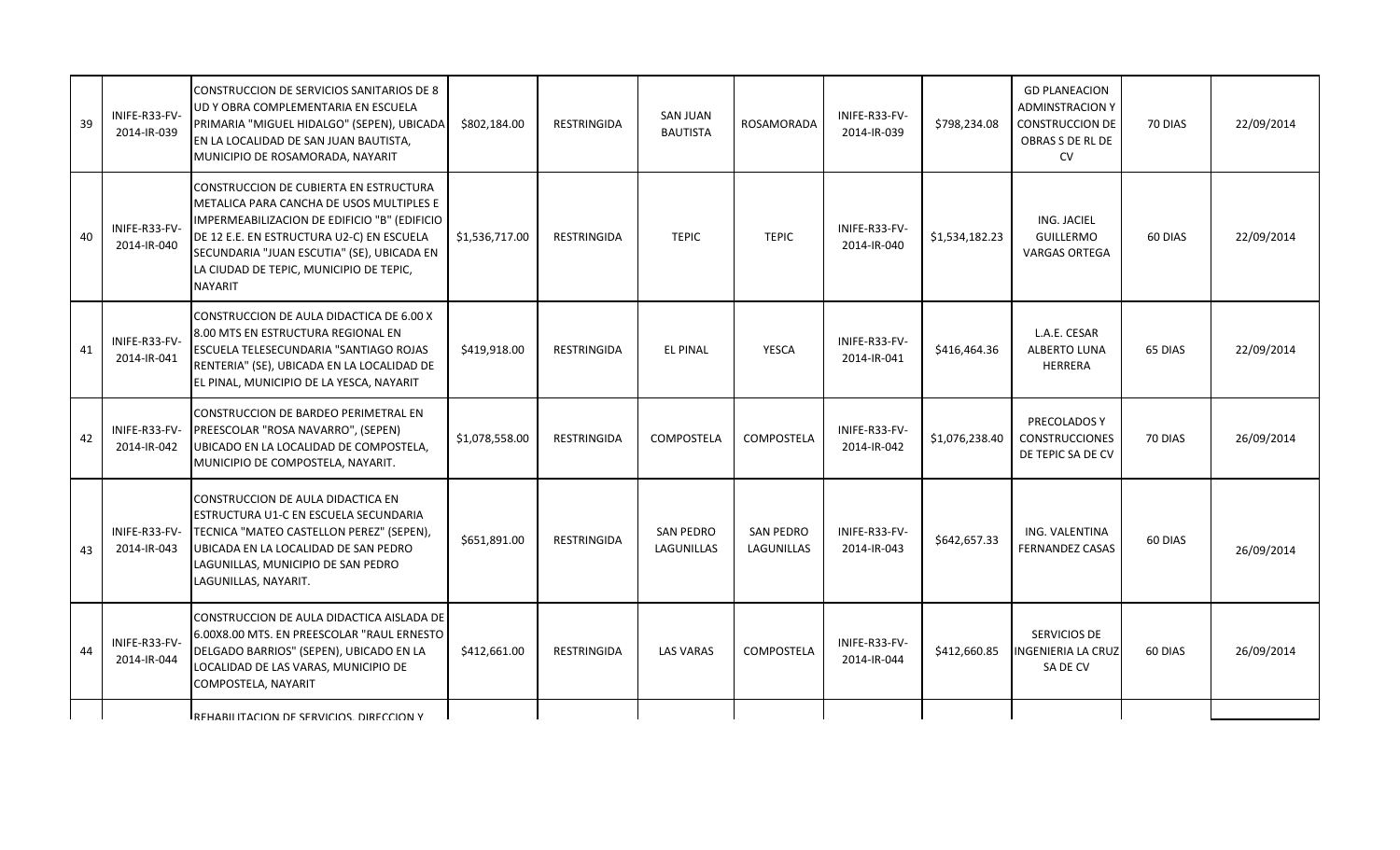| 45 | INIFE-R33-FV-<br>2014-IR-045 | וזכו וו וטובו ו ו וטוסו ז טב טבוז ז וטוסט, טווזכטטוסו ז<br>CONSTRUCCION DE OBRA COMPLEMENTARIA EN<br>ESCUELA TELESECUNDARIA "JUAN ESCUTIA" (SE),<br>UBICADA EN LA LOCALIDAD DE ALTAVISTA,<br>MUNICIPIO DE COMPOSTELA, NAYARIT                                               | \$403,266.00   | <b>RESTRINGIDA</b> | <b>ALTAVISTA</b>                   | <b>COMPOSTELA</b> | INIFE-R33-FV-<br>2014-IR-045 | \$401,501.15   | <b>INOVACION</b><br><b>CONSTRUCCIONES Y</b><br>DISEÑO SA DE CV       | 60 DIAS | 26/09/2014 |
|----|------------------------------|-----------------------------------------------------------------------------------------------------------------------------------------------------------------------------------------------------------------------------------------------------------------------------|----------------|--------------------|------------------------------------|-------------------|------------------------------|----------------|----------------------------------------------------------------------|---------|------------|
| 46 | INIFE-R33-FV-<br>2014-IR-046 | REHABILITACION DE 2 AULAS DIDACTICAS<br>ESTRUCTURA REGIONAL 6.00X5.30 MTS. EN EL<br>PREESCOLAR "ESTEFANIA CASTAÑEDA" (SE),<br>UBICADO EN LA LOCALIDAD DE SAN JUAN DE<br>ABAJO, MUNICIPIO DE BAHIA DE BANDERAS,<br><b>NAYARIT</b>                                            | \$336,314.00   | <b>RESTRINGIDA</b> | SAN JUAN DE<br>ABAJO               | <b>BADEBA</b>     | INIFE-R33-FV-<br>2014-IR-046 | \$335,966.96   | <b>INGENIERIA Y OBRA</b><br>CIVIL DE NAYARIT SA<br>DE CV             | 50 DIAS | 26/09/2014 |
| 47 | INIFE-R33-FV-<br>2014-IR-047 | CONSTRUCCION DE AULA DIDACTICA<br>ESTRUCTURA REGIONAL 6.00 X 8.00 MTS.,<br>SERVICIOS SANITARIOS DE 4 UD. Y OBRA<br>COMPLEMENTARIA EN ESCUELA PRIMARIA<br>INDIGENA "YURAME" (SEPEN), UBICADA EN LA<br>LOCALIDAD DE EL NARANJO, MUNICIPIO DE EL<br>NAYAR, NAYARIT.            | \$1,337,993.00 | <b>RESTRINGIDA</b> | EL NARANJO                         | <b>EL NAYAR</b>   | INIFE-R33-FV-<br>2014-IR-047 | \$1,334,743.83 | <b>CONSTRUCTORA</b><br><b>COSTA Y SIERRA</b><br>NAYARITA SA DE CV    | 70 DIAS | 26/09/2014 |
| 48 | INIFE-R33-FV-<br>2014-IR-048 | REHABILITACION DE AULAS DIDACTICAS<br>ESTRUCTURA REGIONAL 6.00X8.00 MTS. EN<br>ESCUELA TELESECUNDARIA "CECILIO OLIVO" (SE),<br>UBICADA EN LA LOCALIDAD DE PUERTA DE<br>PLATANARES, MUNICIPIO DE RUIZ, NAYARIT.                                                              | \$663,226.00   | <b>RESTRINGIDA</b> | <b>PUERTA DE</b><br>PLATANARES     | <b>RUIZ</b>       | INIFE-R33-FV-<br>2014-IR-048 | \$662,202.68   | ING. FRANCISCO<br><b>ARNULFO</b><br>LIZARRAGA<br><b>MONTERO</b>      | 55 DIAS | 29/09/2014 |
| 49 | INIFE-R33-FV-<br>2014-IR-049 | REHABILITACION DE 3 AULAS DIDACTICAS,<br>DIRECCION-BODEGA DE 6.00 X 8 MTS. EN<br>ESCUELA PRIMARIA INDIGENA "JUSTO SIERRA"<br>(SEPEN), UBICADA EN LA LOCALIDAD DE PLAYA<br>GOLONDRINAS (EL REACOMODO), MUNICIPIO DE<br>EL NAYAR, NAYARIT                                     | \$808,097.00   | <b>RESTRINGIDA</b> | <b>PLAYA</b><br><b>GOLONDRINAS</b> | <b>EL NAYAR</b>   | INIFE-R33-FV-<br>2014-IR-049 | \$803,331.39   | <b>CONSTRUCTORA</b><br><b>COSTA Y SIERRA</b><br>NAYARITA SA DE CV    | 65 DIAS | 29/09/2014 |
| 50 | INIFE-R33-FV-<br>2014-IR-050 | REHABILITACION DE AULAS DIDACTICAS DE 6.00<br>X 8.00 MTS., SERVICIOS SANITARIOS Y<br>CONSTRUCCION DE PLAZA CIVICA EN ESCUELA<br>TELESECUNDARIA "ANTONIO R. LAURELES" (SE),<br>UBICADA EN LA LOCALIDAD DE LAURELES Y<br>GONGORA (EL LIMON) MUNICIPIO DE SAN BLAS,<br>NAYARIT | \$940,186.00   | <b>RESTRINGIDA</b> | <b>LAURELESY</b><br><b>GONGORA</b> | <b>SAN BLAS</b>   | INIFE-R33-FV-<br>2014-IR-050 | \$940,068.52   | ARQ. EDGAR<br><b>ENRIQUE</b><br><b>RUVALCABA</b><br><b>RODRIGUEZ</b> | 65 DIAS | 29/09/2014 |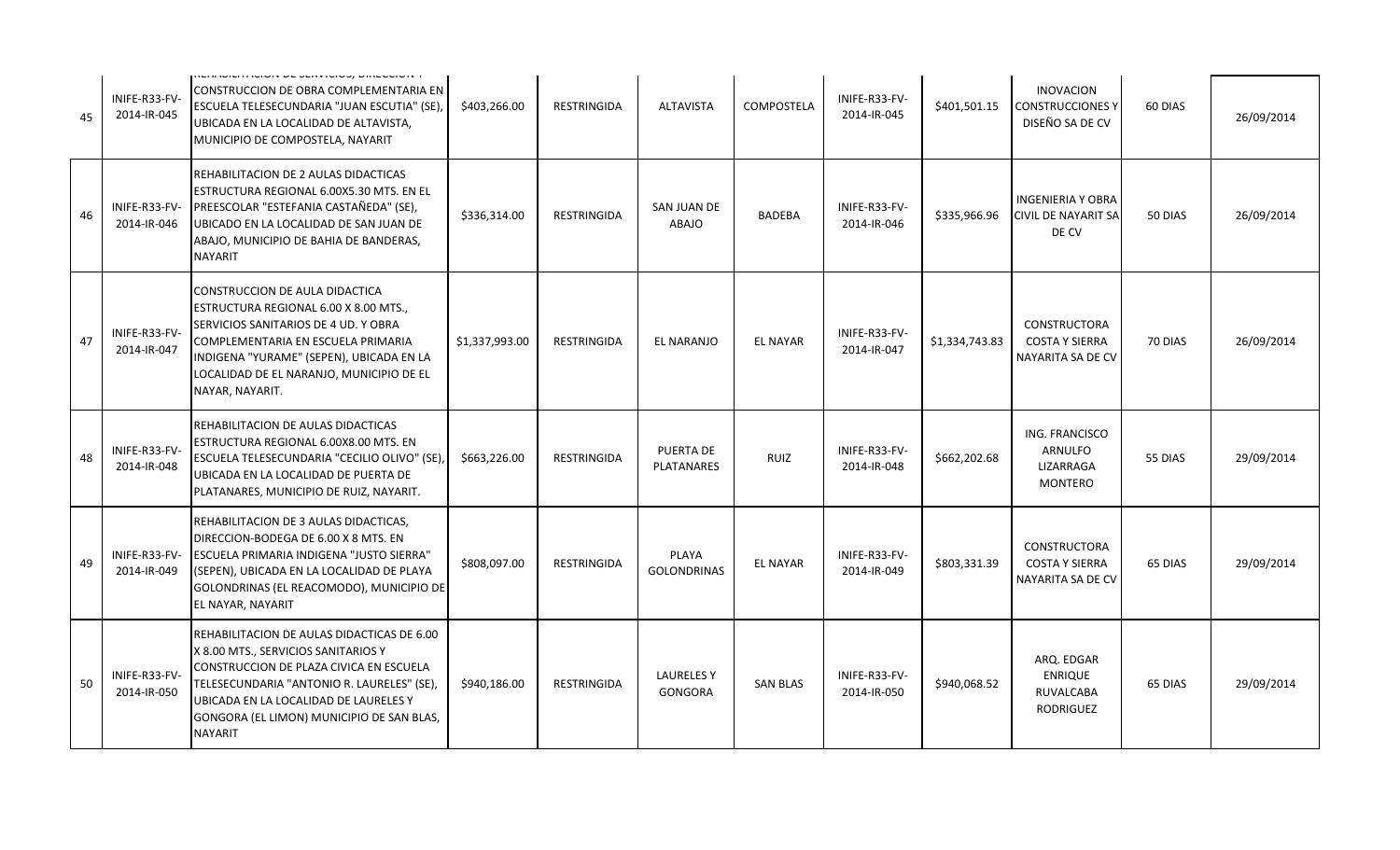| 51 | INIFE-R33-FV-<br>2014-IR-051 | REHABILITACION DE LABORATORIO Y RED<br>ELECTRICA GENERAL EN ESCUELA SECUNDARIA<br>"FRANCISCO J. MUGICA" (SEPEN), UBICADA EN<br>LA LOCALIDAD DE AMAPA, MUNICIPIO DE<br>SANTIAGO IXCUINTLA, NAYARIT                                                                                                      | \$1,260,519.00 | <b>RESTRINGIDA</b> | AMAPA                               | <b>SANTIAGO</b><br><b>IXCUINTLA</b> | INIFE-R33-FV-<br>2014-IR-051   | \$1,259,650.65 | <b>CONSTRUCTORA</b><br>URIATE SA DE CV                                       | 70 DIAS | 29/09/2014 |
|----|------------------------------|--------------------------------------------------------------------------------------------------------------------------------------------------------------------------------------------------------------------------------------------------------------------------------------------------------|----------------|--------------------|-------------------------------------|-------------------------------------|--------------------------------|----------------|------------------------------------------------------------------------------|---------|------------|
| 52 | INIFE-R33-FV-<br>2014-IR-052 | REHABILITACION DE RED ELECTRICA EN ESCUELA<br>PRIMARIA "EMILIANO ZAPATA" (SE), UBICADA EN<br>LA LOCALIDAD DE VILLA HIDALGO (EL NUEVO),<br>MUNICIPIO DE SANTIAGO IXCUINTLA, NAYARIT.                                                                                                                    | \$911,183.00   | <b>RESTRINGIDA</b> | <b>VILLA HIDALGO</b>                | <b>SANTIAGO</b><br><b>IXCUINTLA</b> | INIFE-R33-FV-<br>2014-IR-052-1 | \$911,181.71   | <b>IRMA ANGELICA</b><br><b>MARTINEZ MEDINA</b>                               | 60 DIAS | 29/09/2014 |
|    | INIFE-R33-FV-<br>2014-IR-052 | REHABILITACION DE AULA DIDACTICA DE 6.00 X<br>8.00 MTS. EN EL PREESCOLAR "LAZARO<br>CARDENAS" (SEPEN), UBICADO EN LA LOCALIDAD<br>DE VADO DEL CORA (ESTACION PANI),<br>MUNICIPIO DE SANTIAGO IXCUINTLA, NAYARIT.                                                                                       | \$206,800.00   | <b>RESTRINGIDA</b> | VADO DEL CORA                       | <b>SANTIAGO</b><br><b>IXCUINTLA</b> | INIFE-R33-FV-<br>2014-IR-052-2 | \$206,793.25   | <b>IRMA ANGELICA</b><br><b>MARTINEZ MEDINA</b>                               | 45 DIAS | 29/09/2014 |
| 53 | INIFE-R33-FV-<br>2014-IR-053 | CONSTRUCCION DE MURO DE CONTENCION Y<br>CERCO PERIMETRAL DE MALLA CICLON EN<br>ESCUELA PRIMARIA INDIGENA "WIMAKAURI"<br>(SEPEN) UBICADA EN LA LOCALIDAD DE EL<br>BURUATO, MUNICIPIO DE SANTA MARIA DEL<br>ORO, NAYARIT                                                                                 | \$540,490.00   | <b>RESTRINGIDA</b> | <b>BURUATO</b>                      | SAMAO                               | INIFE-R33-FV-<br>2014-IR-053   | \$538,041.99   | <b>JUAN MANUEL</b><br><b>MONTES GOMEZ</b>                                    | 60 DIAS | 29/09/2014 |
| 54 | INIFE-R33-FV-<br>2014-IR-054 | CONSTRUCCION DE SERVICIOS SANITARIOS,<br>REHABILITACION DE TECHOS EN GENERAL Y<br>LABORATORIO Y CONSTRUCCION DE OBRA<br>COMPLEMENTARIA EN ESCUELA SECUNDARIA<br>TECNICA "TIERRA Y LIBERTAD" (SEPEN), UBICADA<br>EN LA LOCALIDAD DE GUADALUPE VICTORIA (LA<br>VIROCHA), MUNICIPIO DE SAN BLAS, NAYARIT. | \$2,387,104.00 | 2378296.03         | <b>GUADALUPE</b><br><b>VICTORIA</b> | <b>SAN BLAS</b>                     | INIFE-R33-FV-<br>2014-IR-054   | \$2,378,296.03 | <b>IBARRA &amp; GARCIA</b><br><b>GRUPO</b><br><b>CONSTRUCTOR SA</b><br>DE CV | 75 DIAS | 03/11/2014 |
| 55 | INIFE-R33-FV-<br>2014-IR-055 | SUSTITUCION DE PLAZA CIVICA Y CONSTRUCCION<br>DE OBRA EXTERIOR EN ESCUELA<br>TELESECUNDARIA "REY NAYAR" (SE), UBICADA<br>EN LA LOCALIDAD DE AMATLAN DE JORA,<br>MUNICIPIO DE LA YESCA, NAYARIT                                                                                                         | \$953,875.00   | RESTRINGIDA        | <b>AMATLAN DE</b><br><b>JORA</b>    | LA YESCA                            | INIFE-R33-FV-<br>2014-IR-055   | \$953,655.37   | ING. JORGE ARTURO<br>RAMIREZ MUÑOZ                                           | 60 DIAS | 03/11/2014 |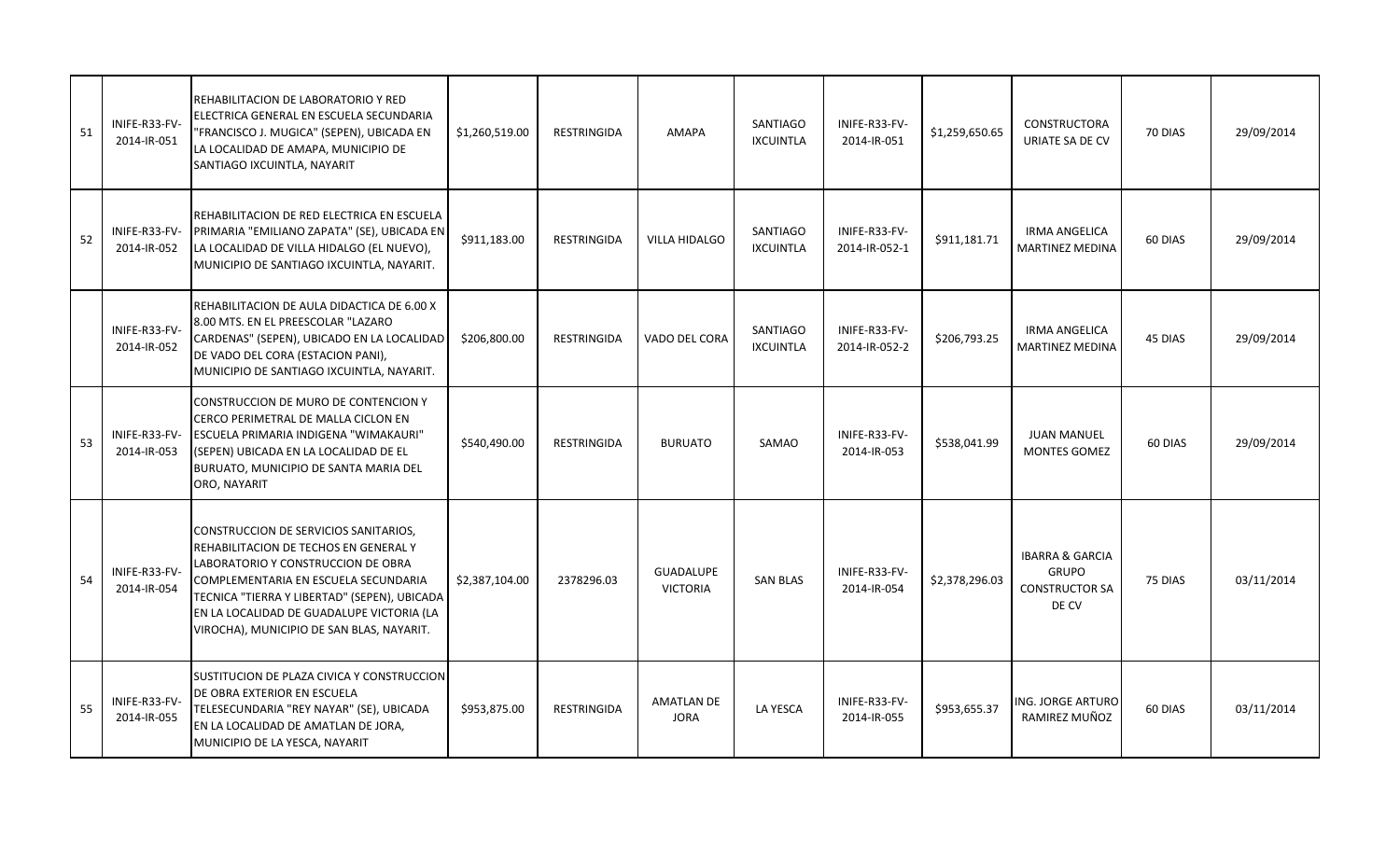| 56 | INIFE-R33-FV-<br>2014-IR-056 | CONSTRUCCION DE BARDEO CIEGO EN ESCUELA<br>PRIMARIA "SEBASTIAN LERDO DE TEJEDA"<br>(SEPEN), UBICADA EN LA LOCALIDAD DE LA<br>PEÑITA DE JALTEMBA, MUNICIPIO DE<br>COMPOSTELA, NAYARIT                                                                                                                                                  | \$809,550.00   | RESTRINGIDA | PEÑITA DE<br>JALTEMBA | COMPOSTELA                 | INIFE-R33-FV-<br>2014-IR-056   | \$862,184.80   | SPAD<br><b>CONSTRUCTORA SA</b><br>DE CV                                                                   | 50 DIAS | 03/11/2014 |
|----|------------------------------|---------------------------------------------------------------------------------------------------------------------------------------------------------------------------------------------------------------------------------------------------------------------------------------------------------------------------------------|----------------|-------------|-----------------------|----------------------------|--------------------------------|----------------|-----------------------------------------------------------------------------------------------------------|---------|------------|
| 57 | INIFE-R33-FV-<br>2014-IR-057 | REHABILITACION GENERAL DE RED ELECTRICA EN<br>ESCUELA SECUNDARIA TECNICA NO. 37<br>"RICARDO FLORES MAGON" (SEPEN), UBICADA<br>EN LA LOCALIDAD DE TETITLAN, MPIO DE<br>AHUACATLAN, NAYARIT.                                                                                                                                            | \$365,210.00   | RESTRINGIDA | TETITLAN              | AHUACATLAN                 | INIFE-R33-FV-<br>2014-IR-057   | \$359,192.99   | <b>SUPERVICION</b><br><b>INFRAESTRUCTURA</b><br>Y CONSTRUCCIONES<br>DEL PACIFICO SA DE<br><b>CV</b>       | 45 DIAS | 03/11/2014 |
| 58 | INIFE-R33-FV-<br>2014-IR-058 | CONSTRUCCION DE DOS AULAS DIDACTICAS EN<br>ESTRUCTURA U2-C PLANTA ALTA EN ESCUELA<br>SECUNDARIA "LAZARO CARDENAS DEL RIO" (SE)<br>UBICADA EN LA CIUDAD DE TEPIC, MUNICIPIO DE<br>TEPIC, NAYARIT                                                                                                                                       | \$1,029,878.00 | RESTRINGIDA | <b>TEPIC</b>          | <b>TEPIC</b>               | INIFE-R33-FV-<br>2014-IR-058   | \$1,020,008.22 | <b>GD PLANEACION</b><br><b>ADMINSTRACION Y</b><br><b>CONSTRUCCION DE</b><br>OBRAS S DE RL DE<br><b>CV</b> | 70 DIAS | 03/11/2014 |
| 59 | INIFE-R33-FV-<br>2014-IR-059 | CONSTRUCCION DE BARDEO CIEGO PERIMETRAL,<br>SUSTITUCION DE PATIO CIVICO, SUSTITUCION DE<br><b>BANQUETAS Y MURETES DE JARDINERAS Y</b><br>REHABILITACION DE SERVICIOS SANITARIOS,<br>DIRECCION Y UN AULA EN PREESCOLAR "JUAN<br>ESCUTIA" (SEPEN) UBICADO EN LA LOCALIDAD DE<br>TEPUZHUACAN, MUNICIPIO DE AMATLAN DE<br>CAÑAS, NAYARIT. | \$1,017,309.00 | RESTRINGIDA | <b>TEPUZHUACAN</b>    | <b>AMATLAN DE</b><br>CAÑAS | INIFE-R33-FV-<br>2014-IR-059   | \$1,016,040.69 | ING. JOSE<br>ALEJANDRO<br>RAMIREZ CARRILLO                                                                | 70 DIAS | 03/11/2014 |
| 60 | INIFE-R33-FV-<br>2014-IR-060 | 1.- CONSTRUCCION DE SERVICIOS SANITARIOS DE<br>8 UD. Y OBRA COMPLEMENTARIA EN<br>PREESCOLAR "GABRIELA MISTRAL" (SEPEN)<br>UBICADO EN LA LOCALIDAD DE BUCERIAS,<br>MUNICIPIO DE BAHIA DE BANDERAS, NAYARIT.                                                                                                                            | \$816,698.00   | RESTRINGIDA | <b>BUCERIAS</b>       | BADEBA                     | INIFE-R33-FV-<br>2014-IR-060-1 | \$812,126.76   | <b>EDIFICACIONES</b><br>RODESC SA DE CV                                                                   | 65 DIAS | 03/11/2014 |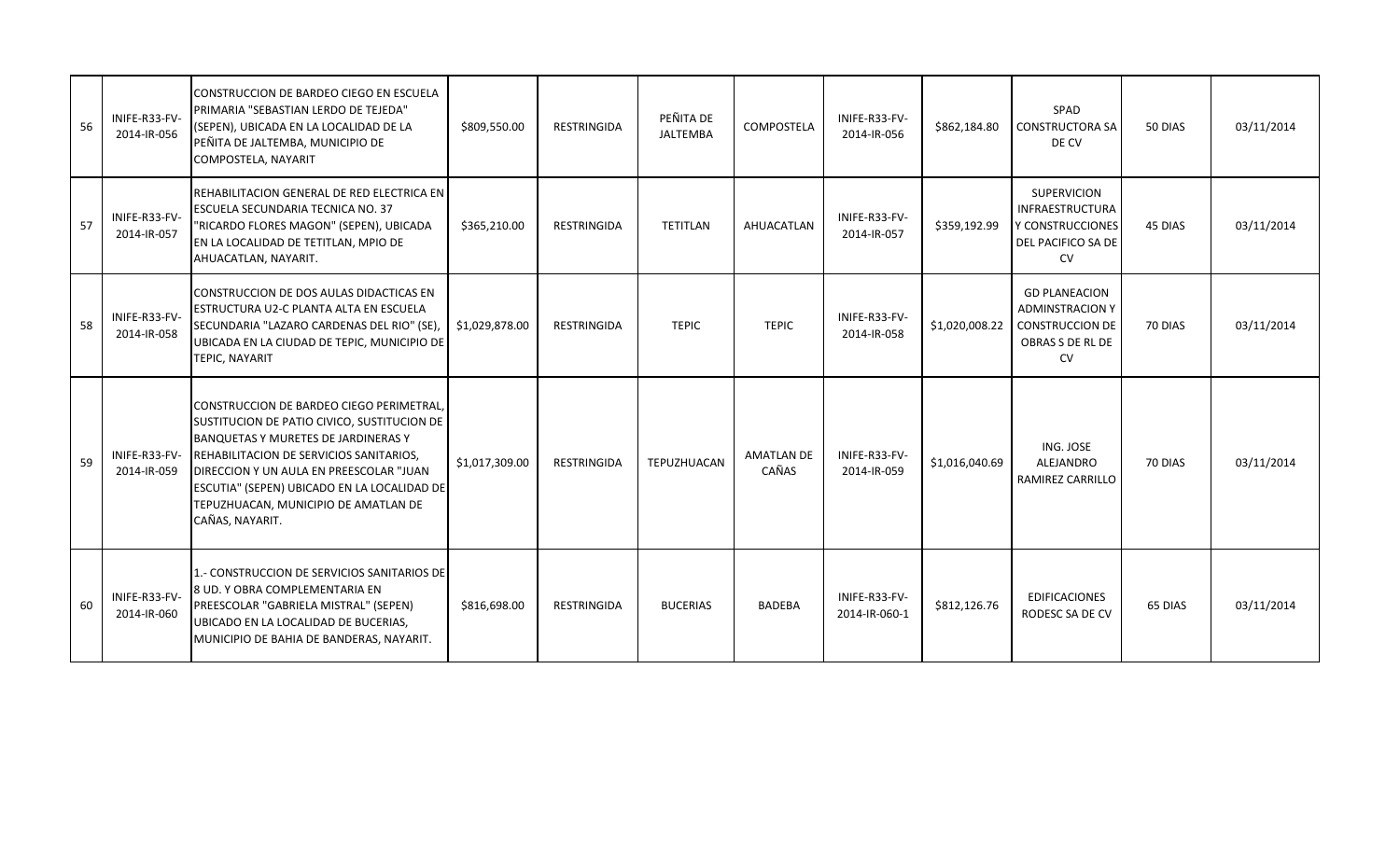|    | INIFE-R33-FV-<br>2014-IR-060 | 2.- CONSTRUCCION DE 2 AULAS DIDACTICAS<br>ESTRUCTURA U2-C EN PLANTA ALTA EN ESCUELA<br>PRIMARIA " MARIANO MATAMOROS" (SEPEN),<br>UBICADA EN LA LOCALIDAD DE EL PORVENIR,<br>MUNICIPIO DE BAHIA DE BANDERAS, NAYARIT.                                                       | \$916,698.00   | RESTRINGIDA        | <b>PORVENIR</b>                           | BADEBA                              | INIFE-R33-FV-<br>2014-IR-060-2 | \$914,917.32   | <b>EDIFICACIONES</b><br>RODESC SA DE CV                                                             |         | 03/11/2014 |
|----|------------------------------|----------------------------------------------------------------------------------------------------------------------------------------------------------------------------------------------------------------------------------------------------------------------------|----------------|--------------------|-------------------------------------------|-------------------------------------|--------------------------------|----------------|-----------------------------------------------------------------------------------------------------|---------|------------|
| 61 | INIFE-R33-FV-<br>2014-IR-061 | REHABILITACION GENERAL DE 4 AULAS<br>DIDACTICAS EN ESCUELA TELESECUNDARIA "<br>CENOBIO GARCIA LIZEMA" (SE), UBICADA EN LA<br>LOCALIDAD DE EL TIGRE, MUNICIPIO DE<br>ACAPONETA, NAYARIT.                                                                                    | \$994,459.00   | RESTRINGIDA        | <b>TIGRE</b>                              | <b>ACAPONETA</b>                    | INIFE-R33-FV-<br>2014-IR-061   | \$993,233.92   | ING. PABLO<br><b>FRANCISCO LOPEZ</b><br><b>LOPEZ</b>                                                | 70 DIAS | 03/11/2014 |
| 62 | INIFE-R33-FV-<br>2014-IR-062 | SUMINISTRO Y COLOCACION DE<br>TRANSFORMADOR TIPO POSTE DE 75 KVA Y<br>REHABILITACION DE RED ELECTRICA EN ESCUELA<br>PRIMARIA "SOR JUANA DE LA CRUZ" (SE),<br>UBICADA EN LA LOCALIDAD DE TECUALA,<br>MUNICIPIO DE TECUALA, NAYARIT                                          | \$1,085,733.00 | RESTRINGIDA        | <b>TECUALA</b>                            | <b>TECUALA</b>                      | INIFE-R33-FV-<br>2014-IR-062   | \$1,085,249.37 | DG <sub>3</sub><br>CONSTRUCCIONES E<br><b>INSTALACIONES</b><br><b>ELECTRICAS SA DE</b><br><b>CV</b> | 50 DIAS | 06/10/2011 |
| 63 | INIFE-R33-FV-<br>2014-IR-063 | CONSTRUCCION DE AULA DE MEDIOS DE<br>6.00X8.00 MTS. EN ESCUELA TELESECUNDARIA<br>"ROSALIO FLORES CONTRERAS" (SE), UBICADA<br>EN LA LOCALIDAD DE VADO DE SAN PEDRO,<br>MUNICIPIO DE RUIZ, NAYARIT                                                                           | \$697,991.00   | <b>RESTRINGIDA</b> | VADO SAN<br>PEDRO                         | <b>RUIZ</b>                         | INIFE-R33-FV-<br>2014-IR-063   | \$697,887.51   | ING. CIPRIANO<br>RENTERIA<br>SEGOVIANO                                                              | 59 DIAS | 20/10/2014 |
| 64 | INIFE-R33-FV-<br>2014-IR-064 | CONSTRUCCION DE SERVICIOS SANITARIOS DE 8<br>UD Y OBRA COMPLEMENTARIA EN ESCUELA<br>PRIMARIA "VENUSTIANO CARRANZA" (SEPEN),<br>UBICADA EN LA LOCALIDAD DE SAN FRANCISCO<br>DEL CAIMAN, MUNICIPIO DE HUAJICORI,<br><b>NAYARIT</b>                                           | \$854,546.00   | <b>RESTRINGIDA</b> | <b>SAN FRANCISCO</b><br><b>DEL CAIMAN</b> | <b>HUAJICORI</b>                    | INIFE-R33-FV-<br>2014-IR-064   | \$854,546.00   | RIC ARQUITECTURA<br>SA DE CV                                                                        | 59 DIAS | 20/10/2014 |
| 65 | INIFE-R33-FV-<br>2014-IR-065 | REHABILITACION DE SERVICIOS SANITARIOS,<br>CONSTRUCCION DE OBRA COMPLEMENTARIA Y<br>RED ELECTRICA EN GENERAL EN ESCUELA<br>SECUNDARIA GENERAL "FRANCISCO JAVIER<br>CLAVIJERO" (SEPEN), UBICADA EN LA LOCALIDAD<br>DE EL CAPOMAL MUNICIPO DE SANTIAGO<br>IXCUINTLA, NAYARIT | \$924,780.00   | RESTRINGIDA        | CAPOMAL                                   | <b>SANTIAGO</b><br><b>IXCUINTLA</b> | INIFE-R33-FV-<br>2014-IR-065   | \$921,062.09   | PETREOS Y RENTA<br>DE MAQUINARIA SA<br>DE CV                                                        | 59 DIAS | 20/10/2014 |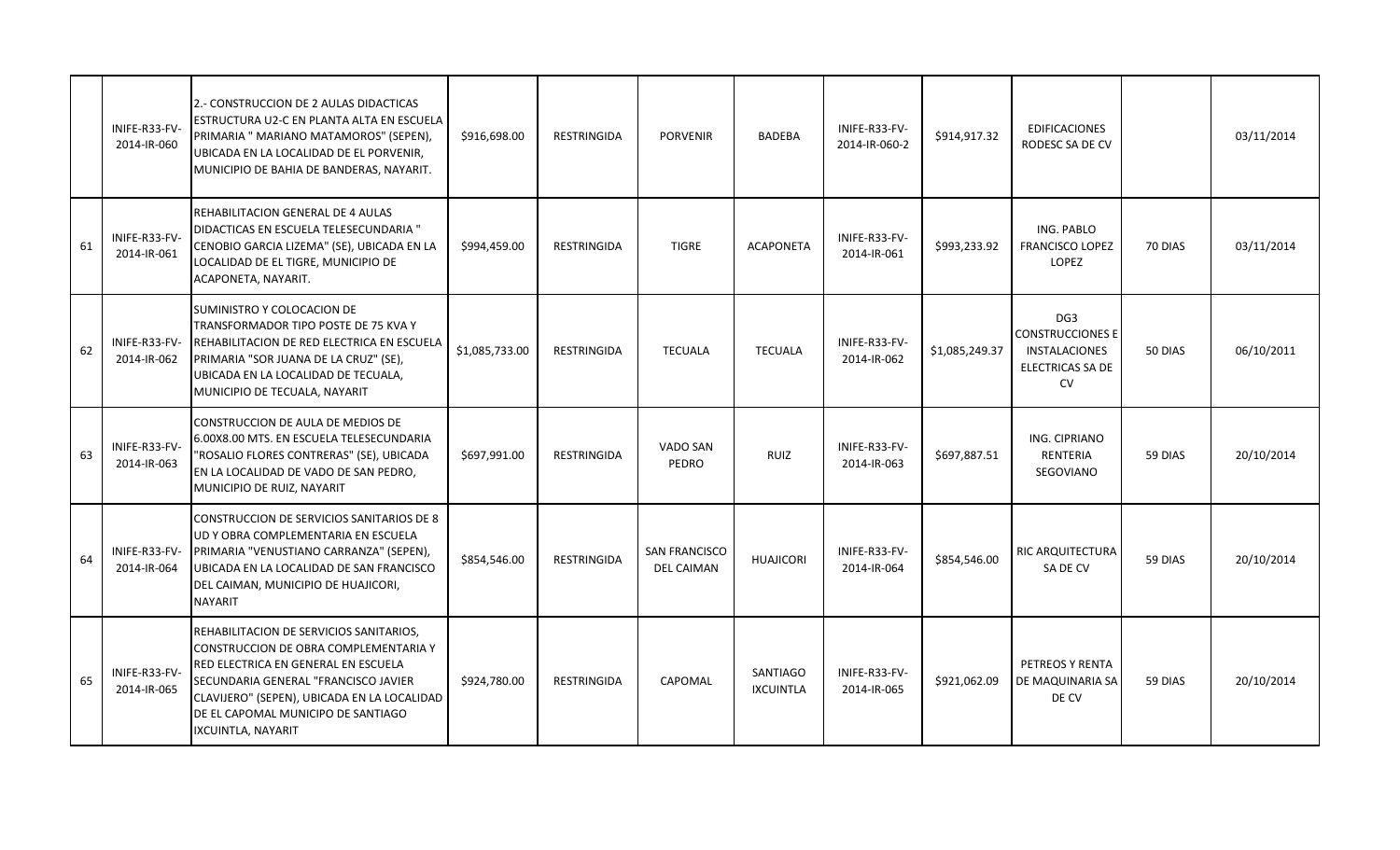| 66 | INIFE-R33-FV-<br>2014-IR-066 | CONSTRUCCION DE TALLER DE COMPUTO EN<br>ESCUELA SECUNDARIA GENERAL "NAYARI"<br>(SEPEN), UBICADO EN LA LOCALIDAD DE<br>PRESIDIO DE LOS REYES, MUNICIPIO DE RUIZ,<br><b>NAYARIT</b>                                                                                                          | \$1,103,601.00 | <b>RESTRINGIDA</b> | PRESIDIO DE LOS<br><b>REYES</b> | RUIZ          | INIFE-R33-FV-<br>2014-IR-066 | \$1,102,066.94 | C. BLANCA IMELDA<br>PERALES GARCIA                   | 59 DIAS | 20/10/2014 |
|----|------------------------------|--------------------------------------------------------------------------------------------------------------------------------------------------------------------------------------------------------------------------------------------------------------------------------------------|----------------|--------------------|---------------------------------|---------------|------------------------------|----------------|------------------------------------------------------|---------|------------|
| 67 | INIFE-R33-FV-<br>2014-IR-067 | SUSTITUCION DE 4 AULAS DIDACTICAS<br>ADOSADAS ESTRUCTURA REGIONAL 6.00X6.00<br>MTS., SERVICIOS SANITARIOS-DIRECCION<br>ESTRUCTURA REGIONAL 6.00X8.00 MTS. EN<br>PREESCOLAR "BERTHA VON GLUMER" (SEPEN),<br>UBICADA EN LA LOCALIDAD DE SAYULITA,<br>MUNICIPIO DE BAHIA DE BANDERAS, NAYARIT | \$2,555,504.00 | <b>RESTRINGIDA</b> | SAYULITA                        | <b>BADEBA</b> | INIFE-R33-FV-<br>2014-IR-067 | \$2,549,791.82 | <b>ISADI SA DE CV</b>                                | 59 DIAS | 20/10/2014 |
| 68 | INIFE-R33-FV-<br>2014-IR-068 | ADECUACION DE AULA DE MEDIOS EN ESCUELA<br>TIPICA Y REHABILITACION DE CANCHA DE USOS<br>MULTIPLES EN ESCUELA PRIMARIA "JUSTO<br>SIERRA" (SE), UBICADA EN LA LOCALIDAD DE<br>TUXPAN, MUNICIPIO DE TUXPAN, NAYARIT                                                                           | \$676,768.00   | RESTRINGIDA        | <b>TUXPAN</b>                   | <b>TUXPAN</b> | INIFE-R33-FV-<br>2014-IR-068 | \$676,757.44   | SERVICIOS DE<br><b>NGENIERIA LA CRUZ</b><br>SA DE CV | 59 DIAS | 20/10/2014 |
| 69 | INIFE-R33-FV-<br>2014-IR-069 | CONSTRUCCION DE AULA DE MEDIOS<br>ESTRUCTURA REGIONAL DE 6.00X8.00 MTS.<br>AISLADA EN LA ESCUELA PRIMARIA "20 DE<br>NOVIEMBRE" (SE), UBICADA EN LA LOCALIDAD<br>DE TUXPAN, MUNICIPIO DE TUXPAN, NAYARIT                                                                                    | \$694,831.00   | <b>RESTRINGIDA</b> | <b>TUXPAN</b>                   | <b>TUXPAN</b> | INIFE-R33-FV-<br>2014-IR-069 | \$691,476.39   | RIPEJMA<br><b>CONSTRUCCIONES</b><br>SA DE CV         | 59 DIAS | 20/10/2014 |
| 70 | INIFE-R33-FV-<br>2014-IR-070 | CONSTRUCCION DE CUBIERTA ESTRUCTURA<br>METALICA EN ESCUELA PRIMARIA "INDIO<br>MARIANO" (SEPEN), UBICADA EN LA COLONIA<br>BUROCRATAS FEDERAL DE LA CIUDAD DE TEPIC,<br>MUNICIPIO DE TEPIC, NAYARIT                                                                                          | \$765,790.00   | <b>RESTRINGIDA</b> | <b>TEPIC</b>                    | <b>TEPIC</b>  | INIFE-R33-FV-<br>2014-IR-070 | \$764,247.54   | ERIKA CELINA<br>ANDRADE GODINEZ                      | 45 DIAS | 20/10/2014 |
| 71 | INIFE-R33-FV-<br>2014-IR-071 | REHABILITACION DE AULA DIDACTICA<br>ESTRUCTURA REGIONAL 6.00X8.00 MTS.<br>CONSTRUCCION DE SERVICIOS SANITARIOS DE 4<br>UD Y OBRA COMPLEMENTARIA EN ESCUELA<br>TELESECUNDARIA "CONSTITUCION DE 1857" (SE)<br>UBICADA EN LA LOCALIDAD DE POPOTA,<br>MUNICIPIO DE LA YESCA, NAYARIT           | \$1,245,110.00 | <b>RESTRINGIDA</b> | <b>POPOTA</b>                   | LA YESCA      | INIFE-R33-FV-<br>2014-IR-071 | \$1,237,548.90 | ARQ. FRANCISCO<br><b>CRUZ GUTIERREZ</b>              | 58 DIAS | 21/10/2014 |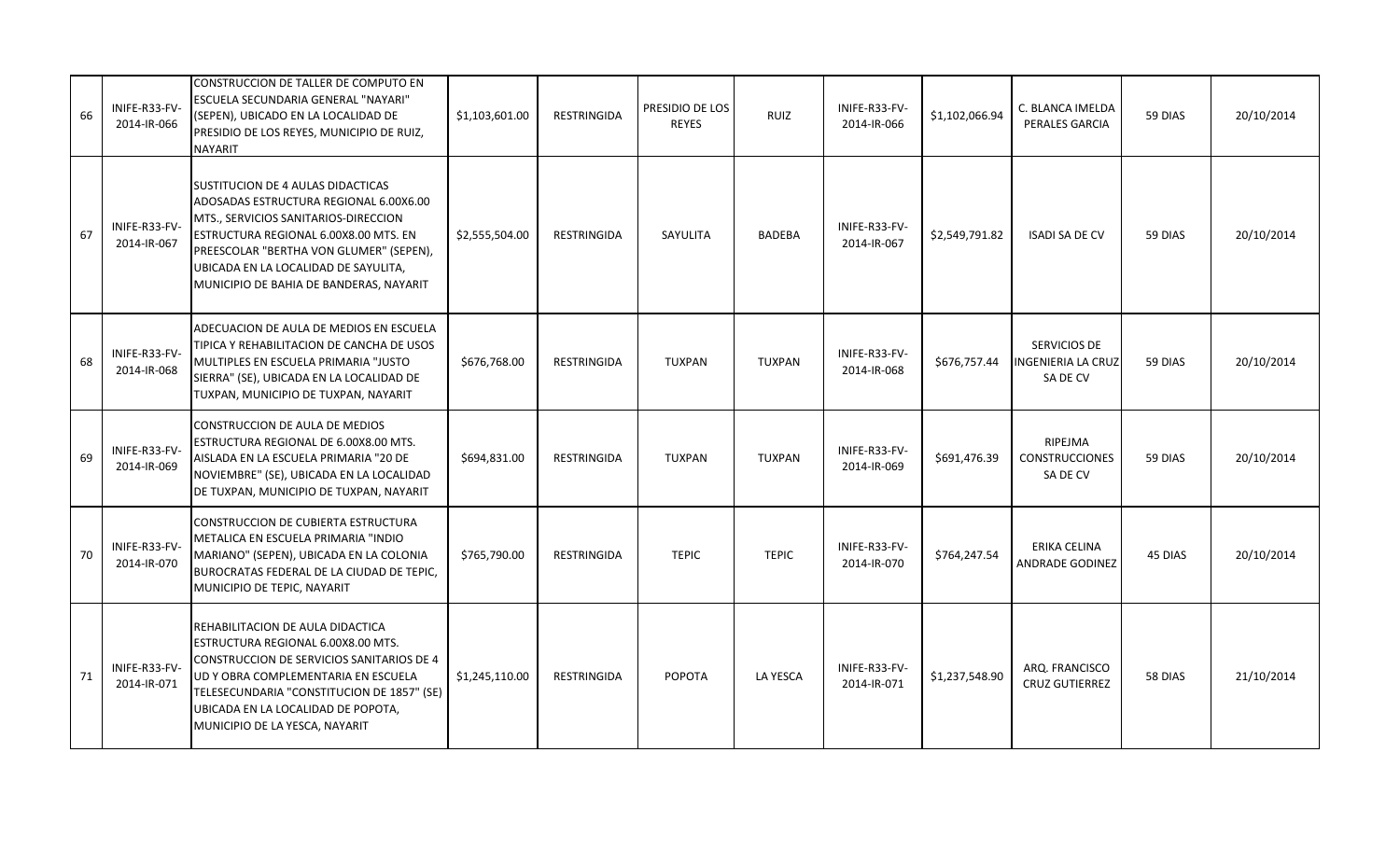| 72 | INIFE-R33-FV-<br>2014-IR-072 | CONSTRUCCION DE CUBIERTA ESTRUCTURA<br>METALICA EN ESCUELA SECUNDARIA TECNICA<br>"PLAN DE AYALA" (SEPEN), UBICADA EN LA<br>LOCALIDAD DE SENTISPAC, MUNICIPIO DE<br>SANTIAGO IXCUINTLA, NAYARIT                                                                                                                         | \$965,784.00 | RESTRINGIDA        | SENTISPAC                         | SANTIAGO<br><b>IXCUINTLA</b> | INIFE-R33-FV-<br>2014-IR-072   | \$962,620.39 | LETICIA RAMIREZ<br>PELAYO                                                                      | 35 DIAS | 21/10/2014 |
|----|------------------------------|------------------------------------------------------------------------------------------------------------------------------------------------------------------------------------------------------------------------------------------------------------------------------------------------------------------------|--------------|--------------------|-----------------------------------|------------------------------|--------------------------------|--------------|------------------------------------------------------------------------------------------------|---------|------------|
| 73 | INIFE-R33-FV-<br>2014-IR-073 | REHABILITACION DE RED ELECTRICA GENERAL EN<br><b>ESCUELA PRIMARIA "IGNACIO RAMIREA"</b><br>(SEPEN), UBICADA EN LA LOCALIDAD DE XALISCO,<br>MUNICIPIO DE XALISCO, NAYARIT                                                                                                                                               | \$724,576.00 | RESTRINGIDA        | XALISCO                           | XALISCO                      | INIFE-R33-FV-<br>2014-IR-073   | \$719,451.28 | <b>COMERCIALIZADOR</b><br>Α<br>CONSURBAPUEBLA<br>SA DE CV                                      | 58 DIAS | 21/10/2014 |
| 74 | INIFE-R33-FV-<br>2014-IR-074 | CONSTRUCCION DE BARDEO PERIMETRAL EN<br>ESCUELA PRIMARIA "INSURGENTES", (SEPEN),<br>UBICADA EN LA CIUDAD DE TEPIC, MUNICIPIO DE<br>TEPIC, NAYARIT.                                                                                                                                                                     | \$366,088.00 | RESTRINGIDA        | <b>TEPIC</b>                      | <b>TEPIC</b>                 | INIFE-R33-FV-<br>2014-IR-074-1 | \$365,847.28 | RICARDO MICHEL<br><b>LOPEZ RAMIREZ</b>                                                         | 58 DIAS | 21/10/2014 |
|    | INIFE-R33-FV-<br>2014-IR-074 | SUSTITUCION DE CERCO PERIMETRAL EN<br>PREESCOLAR "CONCEPCION JAIME ESPINOZA"<br>(SEPEN), UBICADA EN LA LOCALIDAD DE<br>COFRADIA DE JUANACATLAN, JALA NAYARIT                                                                                                                                                           | \$158,737.00 | RESTRINGIDA        | <b>JUANACATLAN</b>                | <b>JALA</b>                  | INIFE-R33-FV-<br>2014-IR-074-2 | \$158,596.94 | RICARDO MICHEL<br><b>LOPEZ RAMIREZ</b>                                                         | 40 DIAS | 21/10/2014 |
| 75 | INIFE-R33-FV-<br>2014-IR-075 | REHABILITACION DE AULA DIDACTICA DE<br>6.00X8.00 MTS. SUSTITUCION DE SERVICIOS<br>SANITARIOS DE 4 UD Y PATIO CIVICO Y<br>CONSTRUCCION DE OBRA COMPLEMENTARIA EN<br>PREESCOLAR "JUSTO SIERRA " (SEPEN), UBICADO<br>EN LA LOCALIDAD DE ZOATLAN (SAN FRANCISCO<br>DE ZOATLAN), MUNICIPIO DE AHUACATLAN,<br><b>NAYARIT</b> | \$988,558.00 | <b>RESTRINGIDA</b> | <b>ZOATLAN</b>                    | AHUACATLAN                   | INIFE-R33-FV-<br>2014-IR-075   | \$986,109.77 | <b>SERVICIOS</b><br>PROFECIONALES EN<br><b>ARQUITECTURA Y</b><br>DECORACION SA DE<br><b>CV</b> | 58 DIAS | 21/10/2014 |
| 76 | INIFE-R33-FV-<br>2014-IR-076 | REHABILITACION DE SERVICIOS SANITARIOS Y<br>RED ELECTRICA EN ESCUELA TELESECUNDARIA<br>"NIÑOS HEROES DE CHAPULTEPEC" (SE),<br>UBICADA EN LA LOCALIDAD DE CORRAL DEL<br>RISCO (PUNTA DE MITA), MUNICIPIO DE BAHIA<br>DE BANDERAS, NAYARIT.                                                                              | \$517,116.00 | RESTRINGIDA        | <b>CORRAL DEL</b><br><b>RISCO</b> | <b>BADEBA</b>                | INIFE-R33-FV-<br>2014-IR-076   | \$516,478.55 | ING. JUAN MANUEL<br>AYON HERNANDEZ                                                             | 58 DIAS | 21/10/2014 |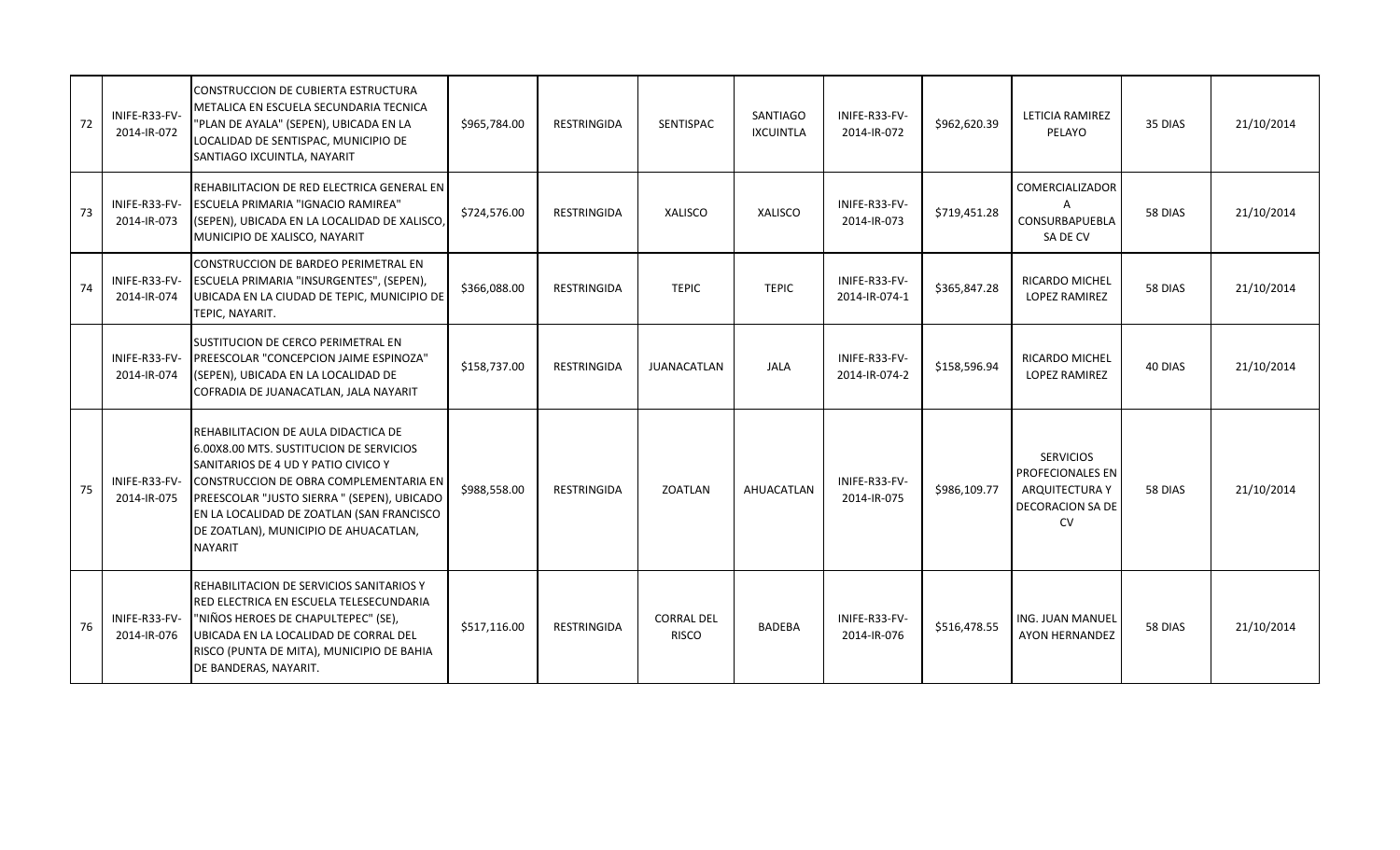| 77 | INIFE-R33-FV-<br>2014-IR-077 | REHABILITACION DE SERVICIOS SANITARIOS Y<br>OBRA COMPLEMENTARIA EN ESCUELA<br>SECUNDARIA TECNICA " MARIANO ESCOBEDO"<br>(SEPEN), UBICADA EN LA LOCALIDAD DE<br>COLONIA 18 DE MARZO, MUNICIPIO DE<br>ROSAMORADA, NAYARIT                                            | \$803,444.00 | RESTRINGIDA        | ROSAMORADA      | <b>ROSAMORADA</b>                   | INIFE-R33-FV-<br>2014-IR-077 | \$799,488.69 | <b>PATRICIA</b><br><b>GUTIERREZ</b><br><b>FREGOSO</b>         | 58 DIAS | 21/10/2014 |
|----|------------------------------|--------------------------------------------------------------------------------------------------------------------------------------------------------------------------------------------------------------------------------------------------------------------|--------------|--------------------|-----------------|-------------------------------------|------------------------------|--------------|---------------------------------------------------------------|---------|------------|
| 78 | INIFE-R33-FV-<br>2014-IR-078 | REHABILITACION DE AULAS DIDACTICAS,<br>SERVICIOS SANITARIOS Y CANCHA DE USOS<br>MULTIPLES EN ESCUELA PRIMARIA "5 DE<br>FEBRERO" (SE), UBICADA EN LA LOCALIDAD DE EL<br>REFUGIO, MUNICIPIO DE RUIZ, NAYARIT                                                         | \$811,357.00 | RESTRINGIDA        | EL REFUGIO      | <b>RUIZ</b>                         | INIFE-R33-FV-<br>2014-IR-078 | \$809,647.42 | ING. ALEJANDRO<br><b>KAM ARREOLA</b>                          | 58 DIAS | 21/10/2014 |
| 79 | INIFE-R33-FV-<br>2014-IR-079 | REHABILITACION DE SERVICIOS SANITARIOS,<br>CONSTRUCCION DE AULA DIDACTICA<br>ESTRUCTURA REGIONAL 6.00X6.00 MTS. Y<br>BARDEO PERIMETRAL EN PREESCOLAR, "JOSE<br>VASCONCELOS" (SEPEN), UBICADO EN LA<br>LOCALIDAD DE IXTLAN DEL RIO, MUNICIPIO DE<br>IXTLAN DEL RIO. | \$649,656.00 | <b>RESTRINGIDA</b> | IXTLAN DEL RIO  | <b>IXTLAN DEL RIO</b>               | INIFE-R33-FV-<br>2014-IR-079 | \$647,818.01 | ISLAS-VERA DISEÑO<br>Y CONSTRUCCION<br>SA DE CV               | 58 DIAS | 21/10/2014 |
| 80 | INIFE-R33-FV-<br>2014-IR-080 | CONSTRUCCION DE UN AULA ADOSADA DE<br>6.00X8.00 MTS. EN ESTRUCTURA REGIONAL EN<br>ESCUELA TELESECUNDARIA "MANUEL LOZADA"<br>(SE), UBICADA EN LA LOCALIDAD DE APOZOLCO,<br>MUNICIPIO DE LA YESCA, NAYARIT                                                           | \$520,171.00 | <b>RESTRINGIDA</b> | APOZOLCO        | LA YESCA                            | INIFE-R33-FV-<br>2014-IR-080 | \$520,004.27 | ARQ. FERNANDO<br><b>ERNESTO</b><br><b>BAÑUELOS</b><br>AHUMADA | 56 DIAS | 22/10/2014 |
| 81 | INIFE-R33-FV-<br>2014-IR-081 | REHABILITACION DE 4 AULAS DIDACTICAS Y<br>SERVICIOS SANITARIOS EN ESCUELA<br>TELESECUNDARIA "DAVID CORONA IÑIGUEZ" (SE)<br>UBICADA EN LA LOCALIDAD DE EL TAMBOR,<br>MUNICIPIO DE SANTIAGO IXCUINTLA, NAYARIT                                                       | \$751,264.00 | RESTRINGIDA        | EL TAMBOR       | <b>SANTIAGO</b><br><b>IXCUINTLA</b> | INIFE-R33-FV-<br>2014-IR-081 | \$750,074.73 | ARQ. EDGAR<br><b>ENRIQUE</b><br>RUVALCABA<br>RODRIGUEZ        | 56 DIAS | 22/10/2014 |
| 82 | INIFE-R33-FV-<br>2012-IR-082 | REHABILITACION DE SERVICIOS SANITARIOS Y<br>REHABILITACION DE PLAZA CIVICA EN<br>PREESCOLAR WIRICUTA (MARIPOSA) (SEPEN) EN<br>LA LOCALIDAD DE COAMILES MUNICIPIO DE<br>TUXPAN, NAYARIT.                                                                            | \$440,893.00 | RESTRINGIDA        | <b>COAMILES</b> | <b>TUXPAN</b>                       | INIFE-R33-FV-<br>2012-IR-082 | \$440,854.16 | ING. ROBERTO<br>BAÑUELOS<br><b>NAVARRO</b>                    | 55 DIAS | 22/10/2014 |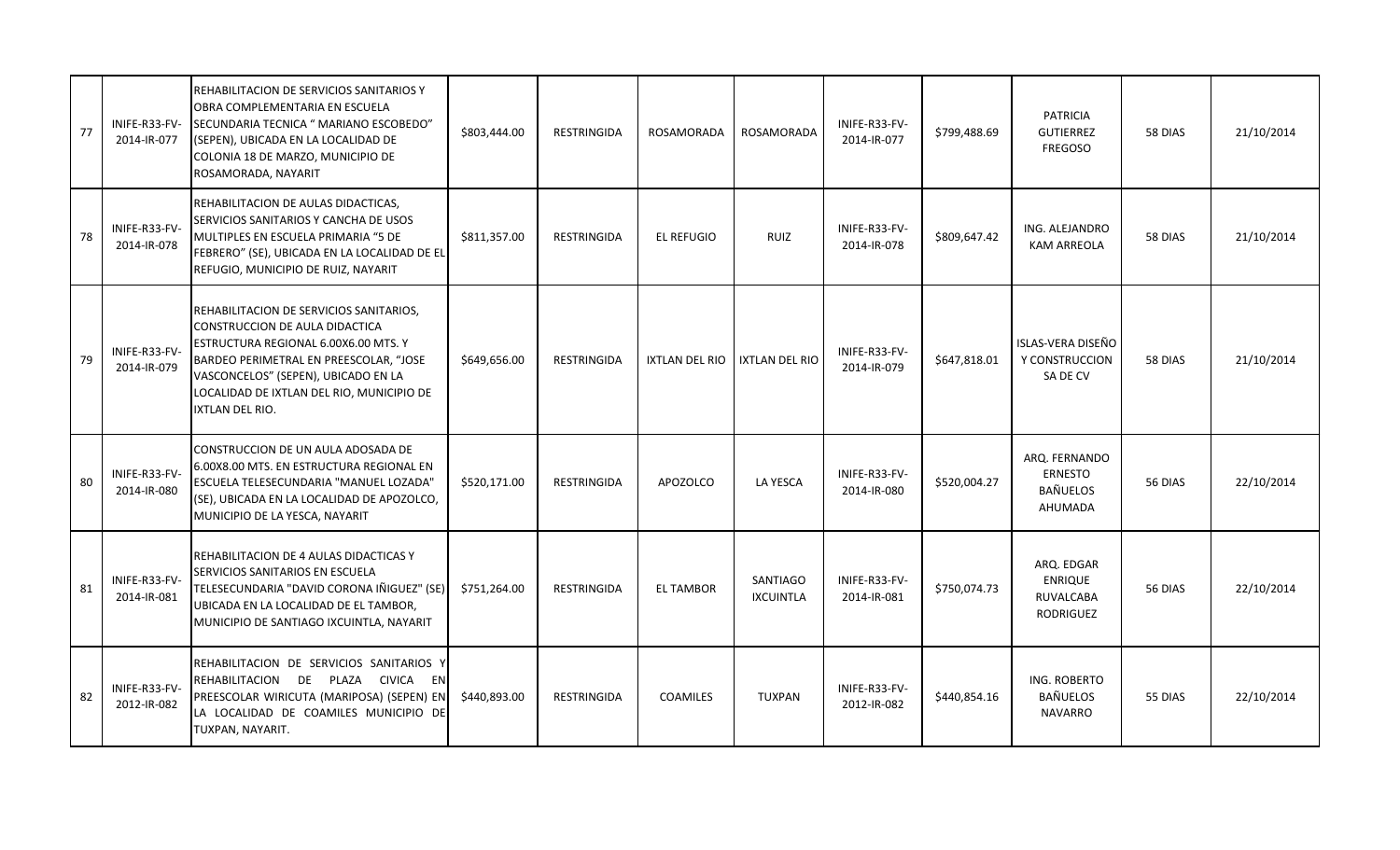| 83 | INIFE-R33-FV-<br>2014-IR-083 | REHABILITACION DE SERVICIOS SANITARIOS, DOS<br>AULAS DIDACTICAS DE 6.00X8.00 MTS. EN<br>ESTRUCTURA REGIONAL AISLADAS, Y OBRA<br>COMPLEMENTARIA EN ESCUELA<br>TELESECUNDARIA "JOSE PEREZ GARCIA" (SE) EN<br>LA LOCALIDAD DE EL CORA, MUNICIPIO DE SAN<br><b>BLAS, NAYARIT</b> | \$550,055.00   | RESTRINGIDA        | EL CORA                          | <b>SAN BLAS</b>              | INIFE-R33-FV-<br>2014-IR-083 | \$549,821.51   | <b>GD PLANEACION</b><br><b>ADMINSTRACION Y</b><br><b>CONSTRUCCION DE</b><br>OBRAS S DE RL DE<br><b>CV</b> | 55 DIAS | 22/10/2014 |
|----|------------------------------|------------------------------------------------------------------------------------------------------------------------------------------------------------------------------------------------------------------------------------------------------------------------------|----------------|--------------------|----------------------------------|------------------------------|------------------------------|----------------|-----------------------------------------------------------------------------------------------------------|---------|------------|
| 84 | INIFE-R33-FV-<br>2014-IR-084 | CONSTRUCCION DE SERVICIOS SANITARIOS DE 4<br>UD Y SUSTITUCION DE FOSA SEPTICA Y CISTERNA<br><b>EN ESCUELA PRIMARIA "GREGORIO TORRES"</b><br>QUINTERO" (SEPEN), EN LA LOCALIDAD DE<br>BARRANCA BLANCA, MUNICIPIO DE TEPIC,<br><b>NAYARIT</b>                                  | \$437,022.00   | <b>RESTRINGIDA</b> | <b>BARRANCA</b><br><b>BLANCA</b> | <b>TEPIC</b>                 | INIFE-R33-FV-<br>2014-IR-084 | \$434,886.64   | <b>PRR</b><br><b>CONSTRUCTORA S</b><br>DE RL DE CV                                                        | 55 DIAS | 22/10/2014 |
| 85 | INIFE-R33-FV-<br>2014-IR-085 | CONSTRUCCION DE DIRECCION-BODEGA,<br>SERVICIOS SANITARIOS DE 4 UD Y OBRA<br>COMPLEMENTARIA EN PREESCOLAR "J. JESUS<br>SALAZAR LANDEROS" (SE), EN LA LOCALIDAD DE<br>POZO DE VILLA MUN ICIPIO DE SANTIAGO<br>IXCUINTLA, NAYARIT                                               | \$772,606.00   | RESTRINGIDA        | POZO DE VILLA                    | SANTIAGO<br><b>IXCUINTLA</b> | INIFE-R33-FV-<br>2014-IR-085 | \$771,482.26   | <b>CONSTRUCTORA</b><br>URIATE SA DE CV                                                                    | 55 DIAS | 22/10/2014 |
| 86 | INIFE-R33-FV-<br>2014-IR-086 | REHABILITACION DE TECHOS EN GENERAL EN<br><b>ESCUELA PRIMARIA "IGNACIO ZARAGOZA"</b><br>(SEPEN) DE LA LOCALIDAD DE EL TAMBOR,<br>MUNICIPIO DE SANTIAGO IXCUINTLA, NAYARIT                                                                                                    | \$873,296.00   | RESTRINGIDA        | <b>EL TAMBOR</b>                 | SANTIAGO<br><b>IXCUINTLA</b> | INIFE-R33-FV-<br>2014-IR-086 | \$872,449.93   | IRMA ANGELICA<br><b>MARTINEZ MEDINA</b>                                                                   | 55 DIAS | 22/10/2014 |
| 87 | INIFE-R33-FV-<br>2014-IR-087 | SUSTITUCION DE 4 AULAS ESTRUCTURA<br>REGIONAL DE 6.00X8.00 MTS. EN ESCUELA<br>PRIMARIA "NICOLAS BRAVO" (SEPEN), EN EL<br>PORVENIR MUNICIPIO DE BAHIA DE BANDERAS,<br><b>NAYARIT</b>                                                                                          | \$1,746,888.00 | RESTRINGIDA        | <b>EL PORVENIR</b>               | <b>BADEBA</b>                | INIFE-R33-FV-<br>2014-IR-087 | \$1,745,487.81 | <b>RJC INGENIERIA Y</b><br>OBRA CIVIL S DE RL<br>DE CV                                                    | 55 DIAS | 22/10/2014 |
| 88 | INIFE-R33-FV-<br>2014-IR-088 | <b>CONSTRUCCION DE BARDEO PERIMETRAL EN</b><br>ESCUELA TELESECUNDARIA "RAFAEL RAMIREZ"<br>(SE), EL GUAMUCHIL MUNICIPIO DE BAHIA DE<br><b>BANDERAS, NAYARIT</b>                                                                                                               | \$661,770.00   | <b>RESTRINGIDA</b> | <b>GUAMUCHIL</b>                 | BADEBA                       | INIFE-R33-FV-<br>2014-IR-088 | \$659,970.23   | <b>H+H ARQUITECTOS</b><br>SA DE CV                                                                        | 55 DIAS | 22/10/2014 |
| 89 | INIFE-R33-FV-<br>2014-IR-089 | CONSTRUCCION DE AULA DIDACTICA ADOSADA Y<br>BARDEO PERIMETRAL EN PREESCOLAR "PABLO<br>NERUDA", FRACC. REVOLUCION (SEPEN), EN LA<br>LOCALIDAD DE TEPIC, MPIO. DE TEPIC                                                                                                        | \$526,149.00   | RESTRINGIDA        | <b>TEPIC</b>                     | <b>TEPIC</b>                 | INIFE-R33-FV-<br>2014-IR-089 | \$522,097.44   | <b>CURBA</b><br><b>CONSTRUCTORA SA</b><br>DE CV                                                           | 55 DIAS | 22/10/2014 |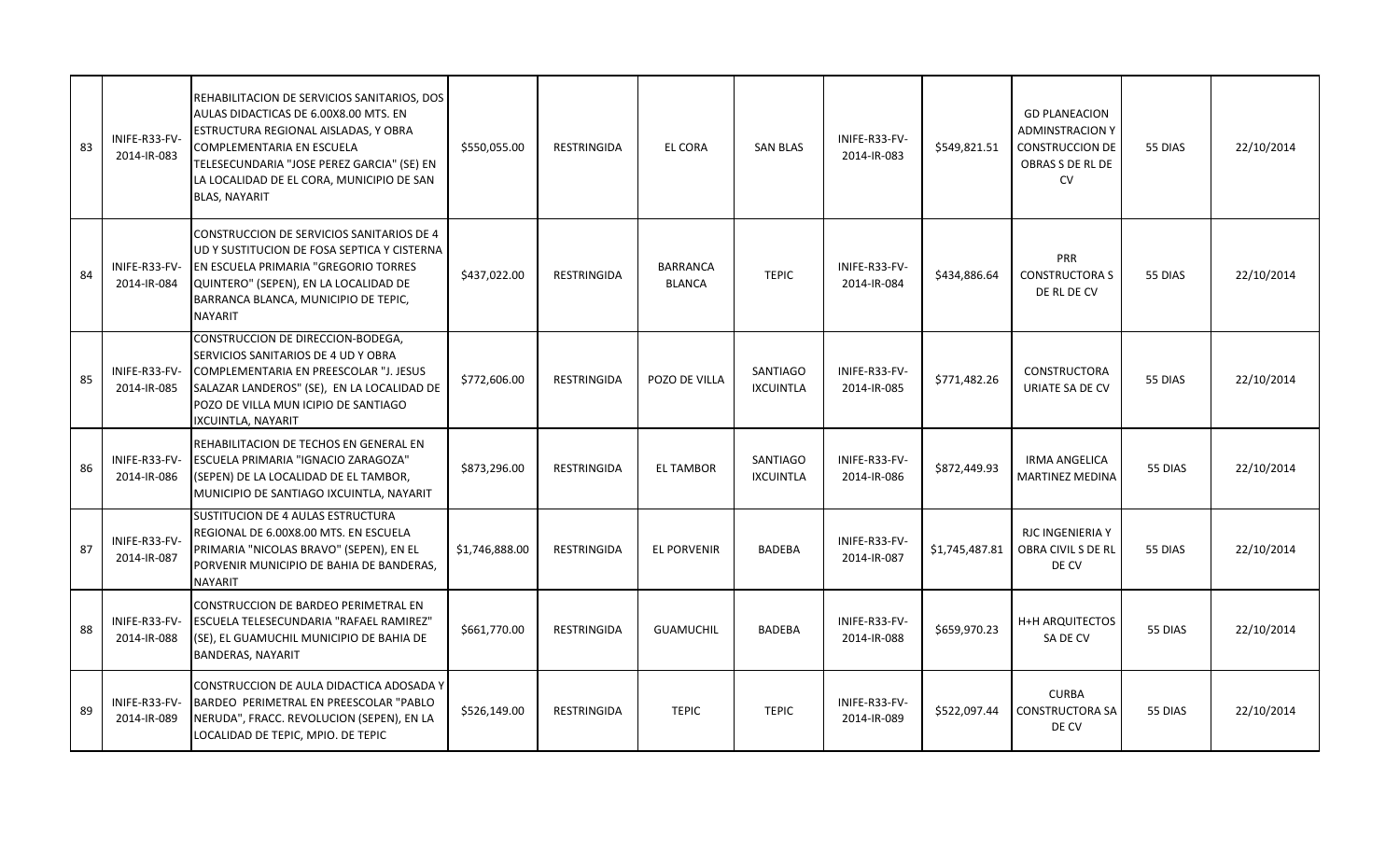| 90 | INIFE-R33-FV-<br>2014-IR-090 | REHABILITACION DE DOS AULAS DIDACTICAS Y<br>BARDEO PERIMETRAL EN ESCUELA PRIMARIA<br>"CUAHUTEMOC (SEPEN), EN LA LOCALIDAD DE<br>LAS PAREJAS MPIO. DE SANTIAGO IXCUINTLA,<br><b>NAYARIT</b>                                                            | \$959,585.00   | <b>RESTRINGIDA</b> | PAREJAS                           | <b>SANTIAGO</b><br><b>IXCUINTLA</b> | INIFE-R33-FV-<br>2014-IR-090 | \$956,571.87   | COMPAÑÍA<br><b>CONSTRUCTORA EL</b><br>NAYAR SA DE CV                                                         | 55 DIAS | 22/10/2014 |
|----|------------------------------|-------------------------------------------------------------------------------------------------------------------------------------------------------------------------------------------------------------------------------------------------------|----------------|--------------------|-----------------------------------|-------------------------------------|------------------------------|----------------|--------------------------------------------------------------------------------------------------------------|---------|------------|
| 91 | INIFE-R33-FV-<br>2014-IR-091 | CONSTRUCCION DE DOMO ESCOLAR Y<br>REHABILITACION DE BARDEO PERIMETRAL EN<br>ESCUELA PRIMARIA "EMILIANO ZAPATA"<br>(SEPEN), UBICADA EN LA LOCALIDAD DE VICENTE<br>GUERRERO (EL MOGOTE), MUNICIPIO DE<br>ROSAMORADA, NAYARIT                            | \$1,901,494.00 | <b>RESTRINGIDA</b> | <b>VICENTE</b><br><b>GUERRERO</b> | ROSAMORADA                          | INIFE-R33-FV-<br>2014-IR-091 | \$1,881,668.24 | LETICIA RAMIREZ<br>PELAYO                                                                                    | 40 DIAS | 28/10/2014 |
| 92 | INIFE-R33-FV-<br>2014-IR-092 | CONSTRUCCION DE BARDEO MIXTO Y<br>REHABILITACION DE SERCICIOS SANITARIOS EN<br>ESCUELA SECUNDARIA TECNICA NO. 17 "MAR<br>PATRIMONIAL" (SEPEN), UBICADA EN LA<br>LOCALIDAD DE SAN FRANCISCO, MUNICIPIO DE<br>BAHIA DE BANDERAS, NAYARIT                | \$960,141.00   | RESTRINGIDA        | <b>SAN FRANCISCO</b>              | <b>BADEBA</b>                       | INIFE-R33-FV-<br>2014-IR-092 | \$955,811.85   | NAN <sub>2</sub><br><b>CONSTRUCCIONES</b><br><b>CIVILES DE</b><br><b>HIDRAULICAS S DE</b><br><b>RL DE CV</b> | 50 DIAS | 28/10/2014 |
| 93 | INIFE-R33-FV-<br>2014-IR-093 | SUSTITUCION DE TECHO EN UN AULA DIDACTICA<br>DE 6.00X8.00 MTS. EN ESTRUCTURA REGIONAL<br>EN ESCUELA PRIMARIA "JESUS RUIZ AGUILAR"<br>(SEPEN), UBICADA EN LA COLONIA LAS FLORES<br>DE LA CIUDAD DE TEPIC, MUNICIPIO DE TEPIC,<br>NAYARIT.              | \$335,509.00   | <b>RESTRINGIDA</b> | <b>TEPIC</b>                      | <b>TEPIC</b>                        | INIFE-R33-FV-<br>2014-IR-093 | \$334,133.14   | ING. MILTON RIVAS<br><b>MEJIA</b>                                                                            | 45 DIAS | 28/10/2014 |
| 94 | INIFE-R33-FV-<br>2014-IR-094 | REHABILITACION DE CANCHA DE USOS<br>MULTIPLES Y BARDEO FRONTAL, CONSTRUCCION<br>DE CUBIERTA CON ESTRUCTURA METALICA EN<br>CANCHA EN ESCUELA PRIMARIA "VICENTA LUNA"<br>(SEPEN), UBICADA EN LA LOCALIDAD DE<br>TECUALA, MUNICIPIO DE TECUALA, NAYARIT. | \$2,351,216.00 | <b>RESTRINGIDA</b> | <b>TECUALA</b>                    | <b>TECUALA</b>                      | INIFE-R33-FV-<br>2014-IR-094 | \$2,336,566.37 | <b>LETICIA RAMIREZ</b><br>PELAYO                                                                             | 50 DIAS | 28/10/2014 |
| 95 | INIFE-R33-FV-<br>2012-IR-095 | CONSTRUCCION DE CUBIERTA A BASE DE<br>ESTRUCTURA METALICA EN ESCUELA<br>SECUNDARIA "ESTEBAN BACA CALDERON" (SE)<br>UBICADA DE TEPIC, MUNICIPIO DE TEPIC,<br>NAYARIT.                                                                                  | \$1,116,197.00 | RESTRINGIDA        | <b>TEPIC</b>                      | <b>TEPIC</b>                        | INIFE-R33-FV-<br>2012-IR-095 | \$1,113,393.42 | <b>INOVACION DE</b><br><b>FABRICAS S DE RL</b><br>DE CV                                                      | 45 DIAS | 28/10/2014 |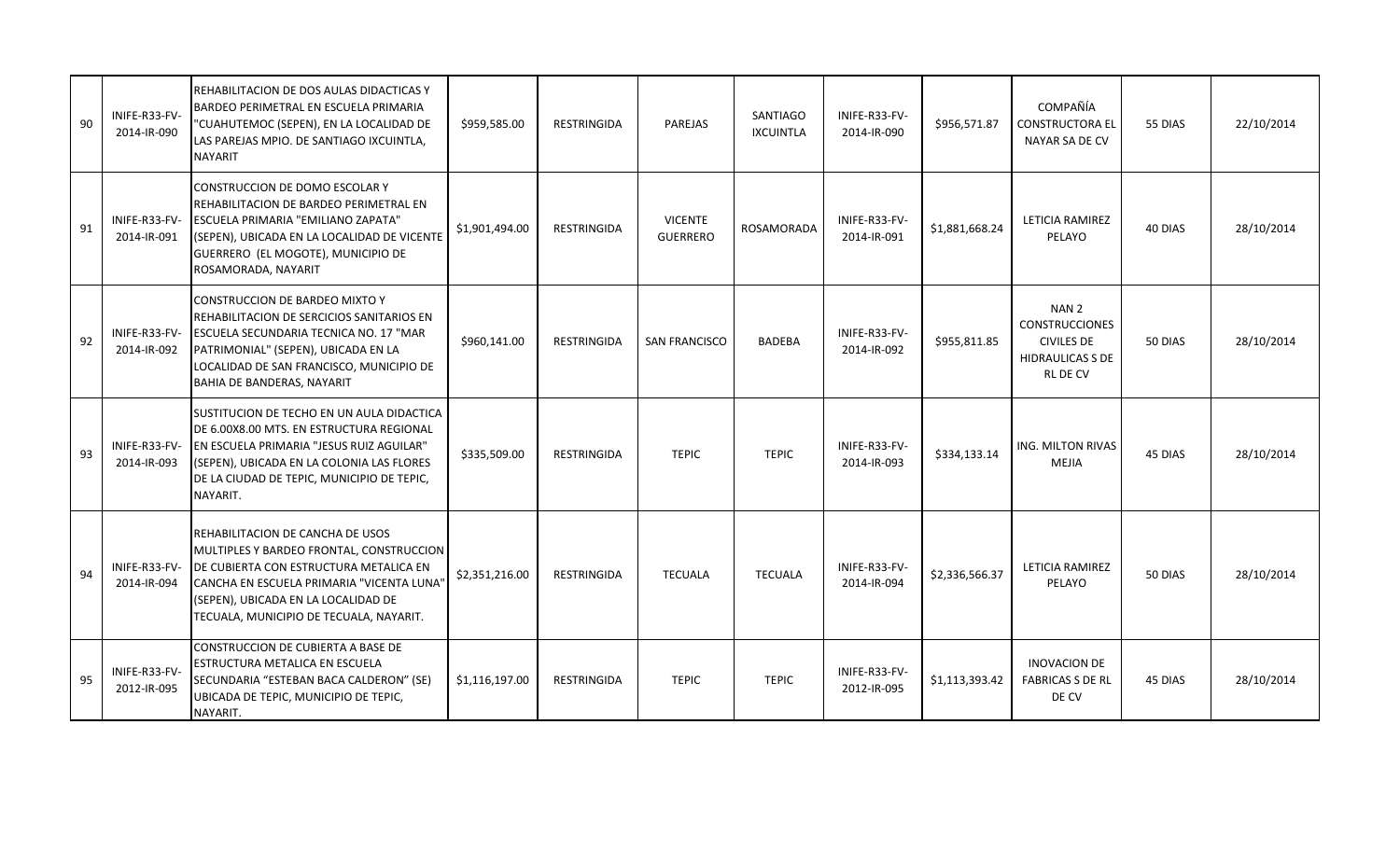| 96  | INIFE-R33-FV-<br>2012-IR-096 | REHABILITACION DE 7 AULAS DIDACTICAS DE<br>6.00X8.00 MTS EN ESTRUCTURA REGIONAL EN<br>ESCUELA PRIMARIA "EMILIANO ZAPATA, T.M;<br>JUAN ESCUTIA TV" (SEPEN), UBICADA EN LA<br>LOCALIDAD DE LA CRUZ DE HUANACAXTLE,<br>MUNICIPIO DE BAHIA DE BANDERAS, NAYARIT.               | \$1,751,125.00 | RESTRINGIDA | LA CRUZ DE<br>HUANACAXTLE | <b>BADEBA</b>   | INIFE-R33-FV-<br>2012-IR-096 | \$1,749,029.14 | PRR<br><b>CONSTRUCTORA S</b><br>DE RL DE CV            | 70 DIAS | 08/11/2014 |
|-----|------------------------------|----------------------------------------------------------------------------------------------------------------------------------------------------------------------------------------------------------------------------------------------------------------------------|----------------|-------------|---------------------------|-----------------|------------------------------|----------------|--------------------------------------------------------|---------|------------|
| 97  | INIFE-R33-FV-<br>2012-IR-097 | SUSTITUCION DE BARDEO PERIMETRAL Y<br>CANCHA DE USOS MULTIPLES EN ESCUELA<br>PRIMARIA "GILBERTO FLORES MUÑOZ" (SEPEN),<br>UBICADA EN LA LOCALIDAD DE JOLOTEMBA,<br>MUNICIPIO DE SAN BLAS, NAYARIT                                                                          | \$663,664.00   | RESTRINGIDA | <b>JOLOTEMBA</b>          | <b>SAN BLAS</b> | INIFE-R33-FV-<br>2012-IR-097 | \$661,556.22   | ARQ. EDGAR<br><b>ENRIQUE</b><br>RUVALCABA<br>RODRIGUEZ | 60 DIAS | 08/11/2014 |
| 98  | INIFE-R33-FV-<br>2012-IR-098 | CONSTRUCCION DE AULA DE MEDIOS EN<br>ESTRUCTURA REGIONAL EN ESCUELA<br>TELESECUNDARIA "JUAN ALVAREZ" (SE),<br>UBICADA EN LA LOCALIDAD DE LA CRUZ DE<br>HUANACAXTLE, MUNICIPIO DE BAHIA DE<br>BANDERAS, NAYARIT.                                                            |                |             |                           |                 | <b>DESIERTA</b>              |                |                                                        |         |            |
| 99  | INIFE-R33-FV-<br>2014-IR-099 | <b>CONSTRUCCION DE AULA COCINA EN</b><br>ESTRUCTURA REGIONAL DE 6.00x8.00 MTS,<br>PORTICO Y ANDADOR DE ACCESO EN ESCUELA<br>PREESCOLAR "MARGARITA MAZA DE JUAREZ"<br>(SEPEN), UBICADA EN LA UNIDAD HABITACIONAL<br>LUIS DONALDO COLOSIO DE LA CIUDAD DE<br>TEPIC, NAYARIT. | \$540,608.00   | RESTRINGIDA | <b>TEPIC</b>              | <b>TEPIC</b>    | INIFE-R33-FV-<br>2014-IR-099 | \$536,561.79   | REMARQ SA DE CV                                        | 60 DIAS | 08/11/2014 |
| 100 | INIFE-R33-FV-<br>2014-IR-100 | CONSTRUCCION DE 2 AULAS DIDACTICAS DE<br>ESTRUCTURA 'U2-C' ENSALAZAR" (SE), UBICADA<br>EN EL FRACCIONAMIENTO VILLAS DEL ROBLE DE<br>LA CIUDAD DE TEPIC, NAYARIT.                                                                                                           |                |             |                           |                 | <b>DESIERTA</b>              |                |                                                        |         |            |
| 101 | INIFE-R33-FV-<br>2014-IR-101 | SUSTITUCION DE AULA DIDACTICA DE 6.00X8.00<br>MTS. EN ESTRCUTURA REGIONAL EN ESCUELA<br>PRIMARIA " 24 DE FEBRERO " UBICADA EN LA<br>CIUDAD DE TEPIC (COL. CUAUHTEMOC),<br>MUNICIPIO DE TEPIC; NAYARIT (SEPEN).                                                             | \$378,829.00   | RESTRINGIDA | <b>TEPIC</b>              | <b>TEPIC</b>    | INIFE-R33-FV-<br>2014-IR-101 | \$378,071.61   | EDIFICACIONE<br><b>AMARAL SA DE CV</b>                 | 55 DIAS | 08/11/2014 |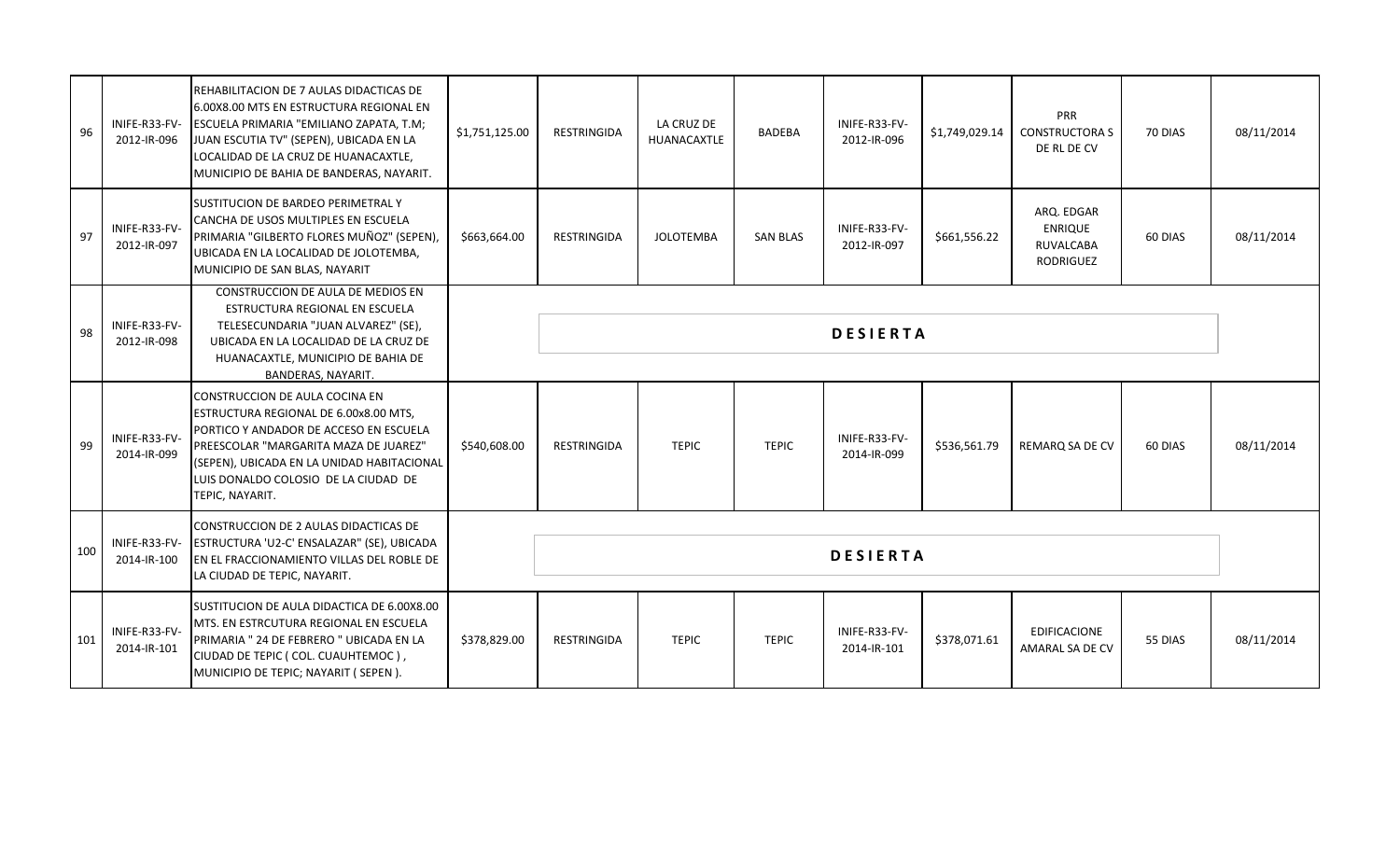| 102 | INIFE-R33-FV-<br>2014-IR-102 | CONSTRUCCION DE 1 AULA DIDACTICA DE<br>6.00X8.00 MTS. EN ESTRUCTURA REGIONAL Y<br>ANDADOR EXTERIOR EN PREESCOLAR "<br>FEDERICO FROEBEL " UBICADO EN LA LOCALIDAD<br>DE 5 DE MAYO, MUNICIPIO DE TEPIC; NAYARIT (<br>SEPEN)                               | \$434,397.00   | RESTRINGIDA        | <b>TEPIC</b>   | <b>TEPIC</b> | INIFE-R33-FV-<br>2014-IR-102 | \$433,784.56   | <b>CARLOS ALBERTO</b><br><b>MACEDO CASTILLO</b>  | 60 DIAS | 08/11/2014 |
|-----|------------------------------|---------------------------------------------------------------------------------------------------------------------------------------------------------------------------------------------------------------------------------------------------------|----------------|--------------------|----------------|--------------|------------------------------|----------------|--------------------------------------------------|---------|------------|
| 103 | INIFE-R33-FV-<br>2014-IR-103 | REHABILITACION DE SERVICIOS SANITARIOS,<br>CONSTRUCCION DE MURO MIXTO Y OBRA<br>COMPLEMENTARIA EN ESCUELA PRIMARIA "<br>VENUSTIANO CARRANZA " UBICADA EN LA<br>LOCALIDAD DE EL GUANACASTE, MUNICIPIO DE<br>SANTA MARIA DEL ORO; NAYARIT (SEPEN)         | \$582,760.00   | RESTRINGIDA        | EL JUANACASTLE | SAMAO        | INIFE-R33-FV-<br>2014-IR-103 | \$581,017.70   | CASIAL<br><b>CONSTRUCCIONES</b><br>SA            | 60 DIAS | 08/11/2014 |
| 104 | INIFE-R33-FV-<br>2014-IR-104 | CONSTRUCCION DE 2 AULAS DIDACTICAS DE 2<br>E.E. EN ESTRUCTURA U2-C, PLANTA BAJA, Y<br>PORTICO DE INGRESO EN ESCUELA PRIMARIA "<br>NIÑOS HEROES " UBICADA EN LA LOCALIDAD DE<br>XALISCO ( COLINAS DE XALISCO ), MUNICIPIO DE<br>XALISCO; NAYARIT (SEPEN) | \$1,258,080.00 | RESTRINGIDA        | <b>XALISCO</b> | XALISCO      | INIFE-R33-FV-<br>2014-IR-104 | \$1,256,224.10 | LUIS HUMBERTO<br><b>LOPEZ GARCIA</b>             | 70 DIAS | 08/11/2014 |
| 105 | INIFE-R33-FV-<br>2014-IR-105 | CONSTRUCCION DE SERVICIOS SANITARIOS DE 12<br>UDS. EN ESCUELA PRIMARIA "FEDERICO<br>GONZALEZ GALLO" (SEPEN), UBICADA EN EL<br>FRACCIONAMIENTO VILLAS DEL ROBLE DE LA<br>CIUDAD DE TEPIC, NAYARIT.                                                       | \$745,366.00   | RESTRINGIDA        | <b>TEPIC</b>   | <b>TEPIC</b> | INIFE-R33-FV-<br>2014-IR-105 | \$742,589.27   | CONSTRUCTORA<br>TECNICA MOLOLOA<br>SA DE CV      | 60 DIAS | 03/12/2014 |
| 106 | INIFE-R33-FV-<br>2014-IR-106 | <b>ICONSTRUCCION DE DOMO ESCOLAR EN ESCUELA</b><br>PRIMARIA "HEROES DE NACOZARI" (SEPEN),<br>UBICADO EN EL FRACCIONAMIENTOSIMANCAS<br>DE LA CIUDAD DE TEPIC, NAYARIT.                                                                                   | \$912,304.00   | <b>RESTRINGIDA</b> | <b>TEPIC</b>   | <b>TEPIC</b> | INIFE-R33-FV-<br>2014-IR-106 | \$908,144.62   | ERICKA CELINA<br><b>ANDRADE GODINE</b>           | 45 DIAS | 03/12/2014 |
| 107 | INIFE-R33-FV-<br>2014-IR-107 | <b>CONSTRUCCION DE CUBIERTA EN CANCHA DE</b><br>USOS MULTIPLES Y REHABILITACION DE<br>EDIFICIOS (A Y B) EN ESCUELA SECUNDARIA<br>FEDERAL "PRESIDENTE CARDENAS" (SEPEN),<br>UBICADA EN LA COLONIA SANTA TERESITA DE LA<br>CIUDAD DE TEPIC, NAYARIT       | \$1,665,558.00 | RESTRINGIDA        | <b>TEPIC</b>   | <b>TEPIC</b> | INIFE-R33-FV-<br>2014-IR-107 | \$1,433,345.42 | INOVACION DE<br><b>FABRICAS S DE RL</b><br>DE CV | 60 DIAS | 03/12/2014 |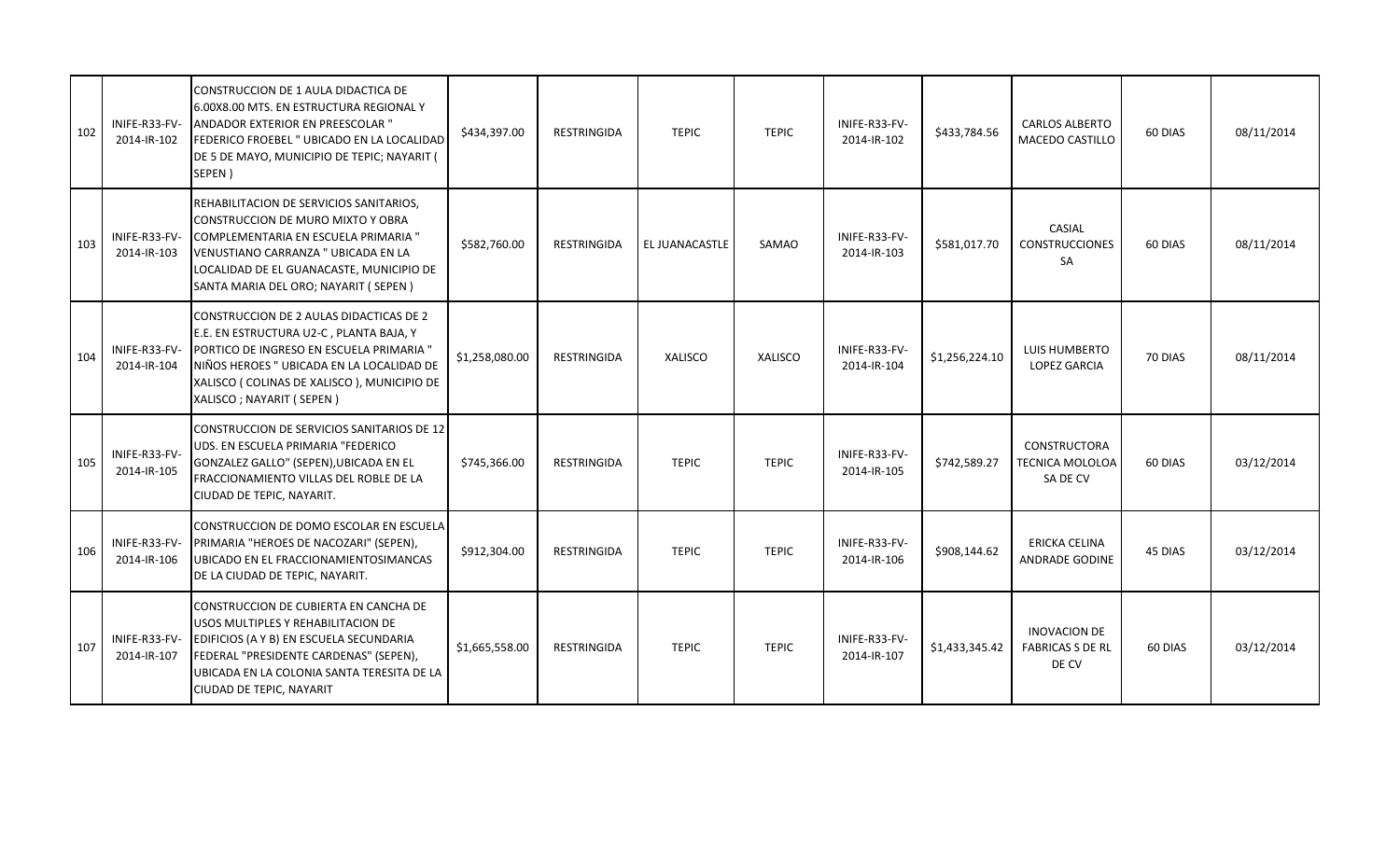| 108 | INIFE-R33-FV-<br>2014-IR-108 | REHABILITACION DE EDIFICIOS MODULOS<br>(A,B,C,G Y F) EN ESCUELA SECUNDARIA GENERAL<br>"MOISES SAENZ GARZA" (SEPEN), UBICADA EN LA<br>LOCALIDAD DE JALCOCOTAN, MUNICIPIO DE SAN<br>BLAS, NAYARIT.                                                                                                                                                | \$2,606,860.00 | <b>RESTRINGIDA</b> | <b>JALCOCOTAN</b>     | <b>SAN BLAS</b> | INIFE-R33-FV-<br>2014-IR-108   | \$2,603,430.50 | <b>CONSTRUCTORA</b><br><b>VARGAS PULIDO SA</b><br>DE CV | 87 DIAS | 03/12/2014 |
|-----|------------------------------|-------------------------------------------------------------------------------------------------------------------------------------------------------------------------------------------------------------------------------------------------------------------------------------------------------------------------------------------------|----------------|--------------------|-----------------------|-----------------|--------------------------------|----------------|---------------------------------------------------------|---------|------------|
| 109 | INIFE-R33-FV-<br>2014-IR-109 | TERMINACION DE TECHUMBRE EN ESTRUCTURA<br>METALICA EN ESCUELA PRIMARIA "FRANCISCO<br>VILLEGAS LOERA" (SEPEN), UBICADA EN LA<br>COLONIA CHAPULTEPEC DE LA CIUDAD DE TEPIC.<br>NAYARIT.SALDOS 2013                                                                                                                                                | \$290,461.00   | <b>RESTRINGIDA</b> | <b>TEPIC</b>          | <b>TEPIC</b>    | INIFE-R33-FV-<br>2014-IR-109   | \$288,990.92   | ARQ. MARCO<br>ANTONIO DE LEON<br><b>MENDEZ</b>          | 30 DIAS | 06/12/2014 |
| 110 | INIFE-R33-FV-<br>2014-IR-110 | REHABILITACION DE TECHOS DE 3 AULAS EN<br><b>ESTRUCTURA REGIONAL EN PREESCOLAR "</b><br>BERTHA VON GLUMER" (SE), UBICADO EN LA<br>COLONIA HERMOSA PROVINCIA DE LA CIUDAD<br><b>DE TEPIC NAYARIT.</b>                                                                                                                                            | \$333,022.00   | RESTRINGIDA        | <b>TEPIC</b>          | <b>TEPIC</b>    | INIFE-R33-FV-<br>2014-IR-110   | \$332,828.31   | PEDRO DANIEL<br><b>RENTERIA GARCIA</b>                  | 45 DIAS | 06/12/2014 |
| 111 | 2014-IR-111                  | CONSTRUCCION DE MODULO DE 3 AULAS<br>DIDACTICAS DE 6.00X8.00 MTS., SERVICIOS<br>SANITARIOS, DIRECCION, OBRA<br>I INIFE-R33-FV- COMPLEMENTARIA Y EXTERIOR EN PREESCOLAR<br>"RIGOBERTA MENCHU", UBICADO EN EL<br><b>IFRACCIONAMIENTO VILLAS DE LA BAHIA EN LA</b><br>LOCALIDAD DE SAN JOSE DEL VALLE, MUNICIPIO<br>DE BAHIA DE BANDERAS, NAYARIT. | \$2,349,623.00 | <b>RESTRINGIDA</b> | SAN JOSE DEL<br>VALLE | <b>BADEBA</b>   | I INIFE-R33-FV-<br>2014-IR-111 | \$2,345,756.73 | <b>CONSTRUCTORA</b><br><b>VARGAS PULIDO</b>             | 84 DIAS | 06/12/2014 |
| 112 | INIFE-R33-FV-<br>2014-IR-112 | <b>IREHABILITACION DE SERVICIOS SANITARIOS DE</b><br>12 UD. EN ESCUELA SECUNDARIA TECNICXA # 32<br>HERMANOS ELIAS SALAZAR" HUBICADA EN LA<br>LOCALIDAD DE BELLAVISTA, MUNICIPIO DE TEPIC<br>NAYARIT. (SEPEN).                                                                                                                                   | \$722,774.00   | RESTRINGIDA        | <b>BELLAVISTA</b>     | <b>TEPIC</b>    | INIFE-R33-FV-<br>2014-IR-112   | \$720,869.67   | <b>CONSTRUCCIONES</b><br>FRANJA SA DE CV                | 60 DIAS | 06/12/2014 |
| 113 | INIFE-R33-FV-<br>2014-IR-113 | CONSTRUCCION DE BARDEO PERIMETRAL Y<br>PLAZA CIVICA EN ESCUELA PRIMARIA "ERNESTO<br>GALARZA" UBICADA EN LA CIUDAD DE TEPIC<br>(COL. LOMA HERMOSA) MUNICIPIO DE TEPIC,<br>NAYARIT. (SEPEN)                                                                                                                                                       | \$1,657,404.00 | RESTRINGIDA        | <b>TEPIC</b>          | <b>TEPIC</b>    | INIFE-R33-FV-<br>2014-IR-113   | \$1,655,224.11 | <b>CONSTRUCCIONES</b><br><b>FRANJA SA DE CV</b>         | 80 DIAS | 06/12/2014 |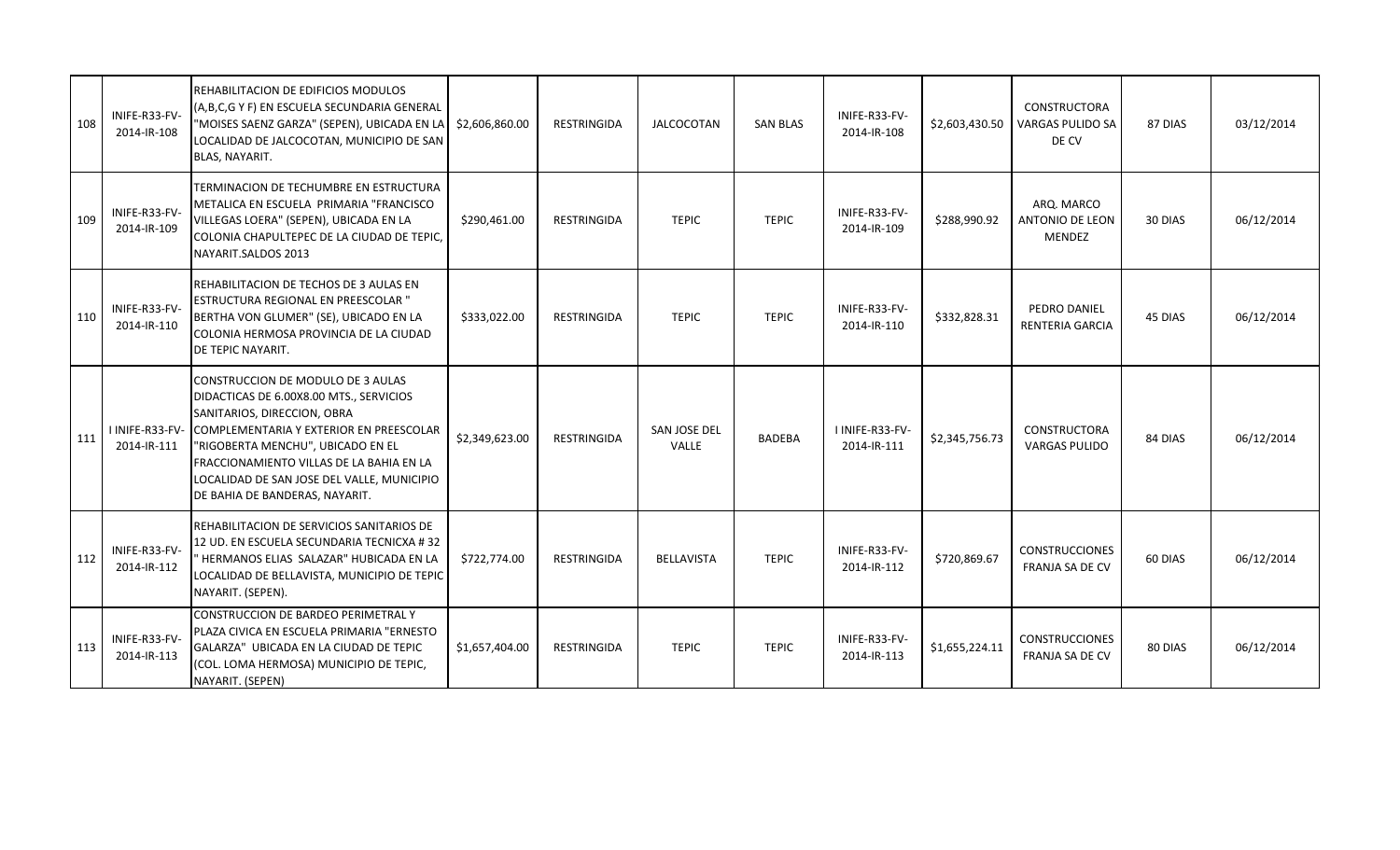| 114 | INIFE-R33-FV-<br>2014-IR-114 | REHABILITACION DE BARDEO PERIMETRAL Y<br>SUSTITUCION DE IMPERMEABILIZANTE EN<br>EDIFICIO "A", EN ESCUELA PRIMARIA "REY<br>NAYAR" UBICADA EN LA CIUDAD DE TEPIC<br>INFONAVIT LOS SAUCES), MUNICIPIO DE TEPIC<br>NAYARIT, (SEPEN)                                         | \$544,380.00   | RESTRINGIDA        | <b>TEPIC</b>                        | <b>TEPIC</b>                        | INIFE-R33-FV-<br>2014-IR-114 | \$543,606.51   | ING. PIERO<br>MASCORRO OLMOS                      | 35 DIAS | 06/12/2014 |
|-----|------------------------------|-------------------------------------------------------------------------------------------------------------------------------------------------------------------------------------------------------------------------------------------------------------------------|----------------|--------------------|-------------------------------------|-------------------------------------|------------------------------|----------------|---------------------------------------------------|---------|------------|
| 115 | INIFE-R33-FV-<br>2014-IR-115 | REHABILITACION GENERAL DE SERVICIOS<br>SANITARIOS Y OBRA COMPLEMENTARIA EN<br>ESCUELA SECUNDSARIA 2EMILIANO ZAPATA"<br>UBICADA EN LA LOCALIDAD DE SAN FELIPE<br>ASTATAN, MUNICIPIO DE TECUALA ; NAYARIT.<br>(SEPEN)                                                     | \$558,063.00   | RESTRINGIDA        | <b>SAN FELIPE</b><br><b>AZTATAN</b> | <b>TECUALA</b>                      | INIFE-R33-FV-<br>2014-IR-115 | \$551,395.33   | <b>LUIS RAMON</b><br><b>GARCIA RAMIREZ</b>        | 60 DIAS | 06/12/2014 |
| 116 | INIFE-R33-FV-<br>2014-IR-116 | CONSTRUCCION DE CANCHA DE USOS<br>MULTIPLES EN ESCUELA PRIMARIA "NICOLAS<br>CONTRERAS SANCHEZ" UBICADA EN LA CIUDAD<br>DE TEPIC (COL. SAN JUANITO), MUNICIPIO DE<br>TEPIC; NAYARIT (SEPEN)                                                                              | \$592,499.00   | RESTRINGIDA        | <b>TEPIC</b>                        | <b>TEPIC</b>                        | INIFE-R33-FV-<br>2014-IR-116 | \$591,574.56   | <b>RAUL ROSAS</b><br>OREGEL                       | 45 DIAS | 06/12/2014 |
| 117 | INIFE-R33-FV-<br>2014-IR-117 | CONSTRUCCION DE DOMO EN CANCHA DE USOS<br>MULTIPLES CON GRADERIA PARA ALUMNOS Y<br>SUSTITUCION DE PISOS EN TALLER DE<br>ELECTRICIDAD, EN ESCUELA SECUNDARIA<br>TECNICA " EMILIO M. GONZALEZ " ( COL. SPAUAN<br>) ( SEPEN ) .UBICADA EN LA LOCALIDAD DE TEPIC<br>NAYARIT | \$1,766,337.00 | <b>RESTRINGIDA</b> | <b>TEPIC</b>                        | <b>TEPIC</b>                        | INIFE-R33-FV-<br>2014-IR-117 | \$1,756,652.71 | LETICIA RAMIREZ<br>PELAYO                         | 45 DIAS | 17/12/2014 |
| 118 | INIFE-R33-FV-<br>2014-IR-118 | CONSTRUCCION DE CUBIERTA EN PLAZA CIVICA<br>EN CENDI " NAYARIT " (COL. NUEVA AVIACION)<br>(SEPEN), UBICADA EN LA LOCALIDAD DE TEPIC<br>NAYARIT.                                                                                                                         | \$122,500.00   | RESTRINGIDA        | <b>TEPIC</b>                        | <b>TEPIC</b>                        | INIFE-R33-FV-<br>2014-IR-118 | \$380,116.02   | LETICIA RAMIREZ<br>PELAYO                         | 30 DIAS | 17/12/2014 |
| 119 | INIFE-R33-FV-<br>2014-IR-119 | CONSTRUCCION DE AULA DE 6.00X8.00 MTS. EN<br>ESTRUCTURA REGIONAL ADOSADA, EN ESCUELA<br>PRIMARIA " FRANCISCO GONZALEZ BOCANEGRA<br>(SE), UBICADA EN LA CIUDAD DE TEPIC<br>NAYARIT.                                                                                      | \$317,599.00   | <b>RESTRINGIDA</b> | <b>TEPIC</b>                        | <b>TEPIC</b>                        | INIFE-R33-FV-<br>2014-IR-119 | \$315,977.88   | ARQ. MANUEL<br><b>ALFONSO JUAREZ</b><br>CASTAÑEDA | 55 DIAS | 17/12/2014 |
| 120 | INIFE-R33-FV-<br>2014-IR-120 | CONSTRUCCION DE AULA DE MEDIOS,<br>TECHUMBRE EN ACCESO Y SUSTITUCION DE<br>BANQUETAS, EN ESCUELA PRIMARIA "BENITO<br>JUAREZ" (SEPEN), UBICADA EN LA LOCALIDAD DE<br>SANTIAGO IXCUINTLA, MUNICIPIO DE SANTIAGO<br>IXCUINTLA, NAYARIT.                                    | \$940,018.00   | RESTRINGIDA        | <b>SANTIAGO</b><br><b>IXCUINTLA</b> | <b>SANTIAGO</b><br><b>IXCUINTLA</b> | INIFE-R33-FV-<br>2014-IR-120 | \$938,333.15   | PABLO FRANCISCO<br>LOPEZ LOPEZ                    | 70 DIAS | 17/12/2014 |